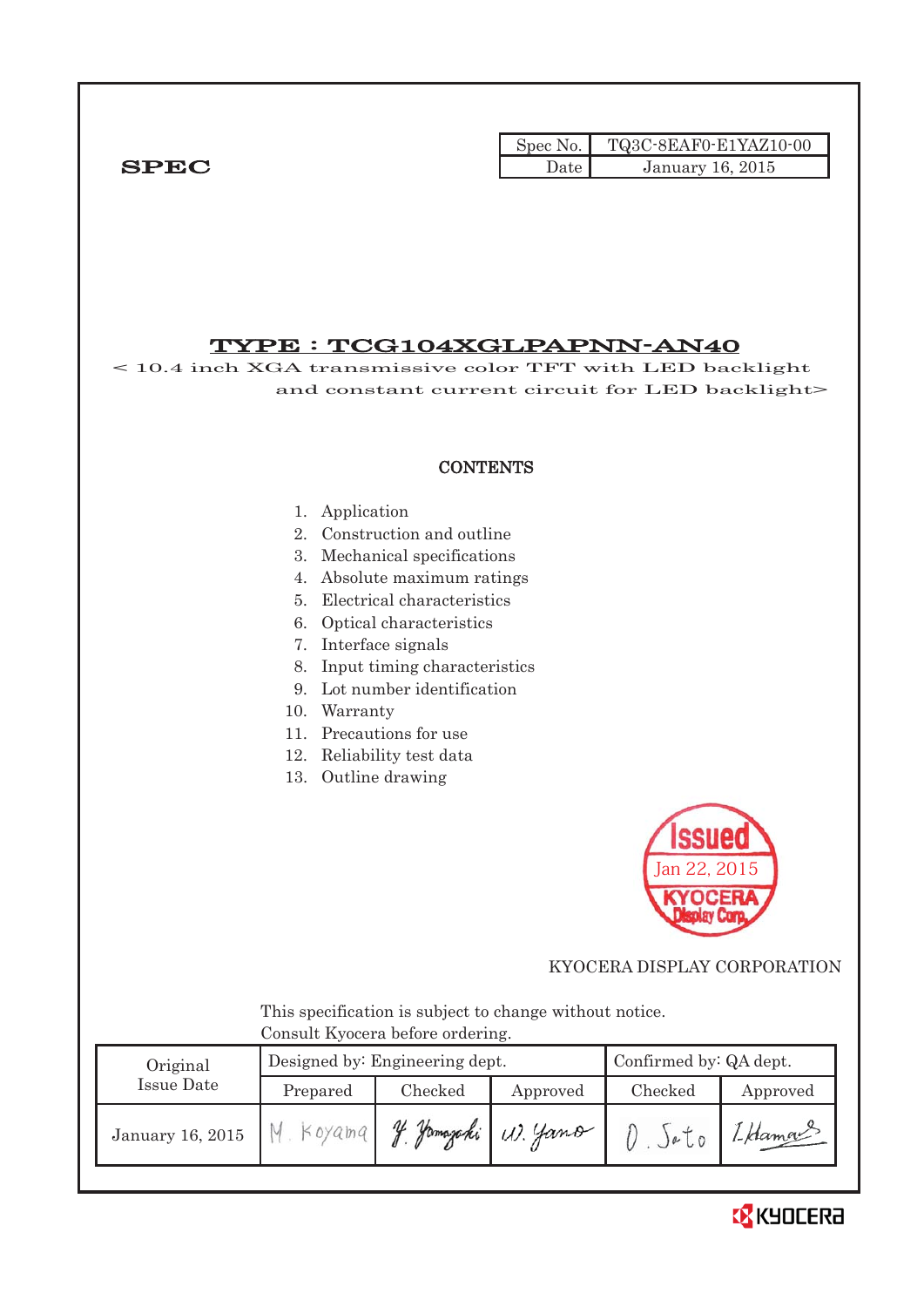| Spec No.              | Part No.            | Page |
|-----------------------|---------------------|------|
| TQ3C-8EAF0-E1YAZ10-00 | TCG104XGLPAPNN-AN40 |      |

# Warning

- 1. This Kyocera LCD module has been specifically designed for use only in electronic devices and industrial machines in the area of audio control, office automation, industrial control, home appliances, etc. The module should not be used in applications where the highest level of safety and reliability are required and module failure or malfunction of such module results in physical harm or loss of life, as well as enormous damage or loss. Such fields of applications include, without limitation, medical, aerospace, communications infrastructure, atomic energy control. Kyocera expressly disclaims any and all liability resulting in any way to the use of the module in such applications.
- 2. Customer agrees to indemnify, defend and hold Kyocera harmless from and against any and all actions, claims, damages, liabilities, awards, costs, and expenses, including legal expenses, resulting from or arising out of Customer's use, or sale for use, or Kyocera modules in applications.

# Caution

1. Kyocera shall have the right, which Customer hereby acknowledges, to immediately scrap or destroy tooling for Kyocera modules for which no Purchase Orders have been received from the Customer in a two-year period.

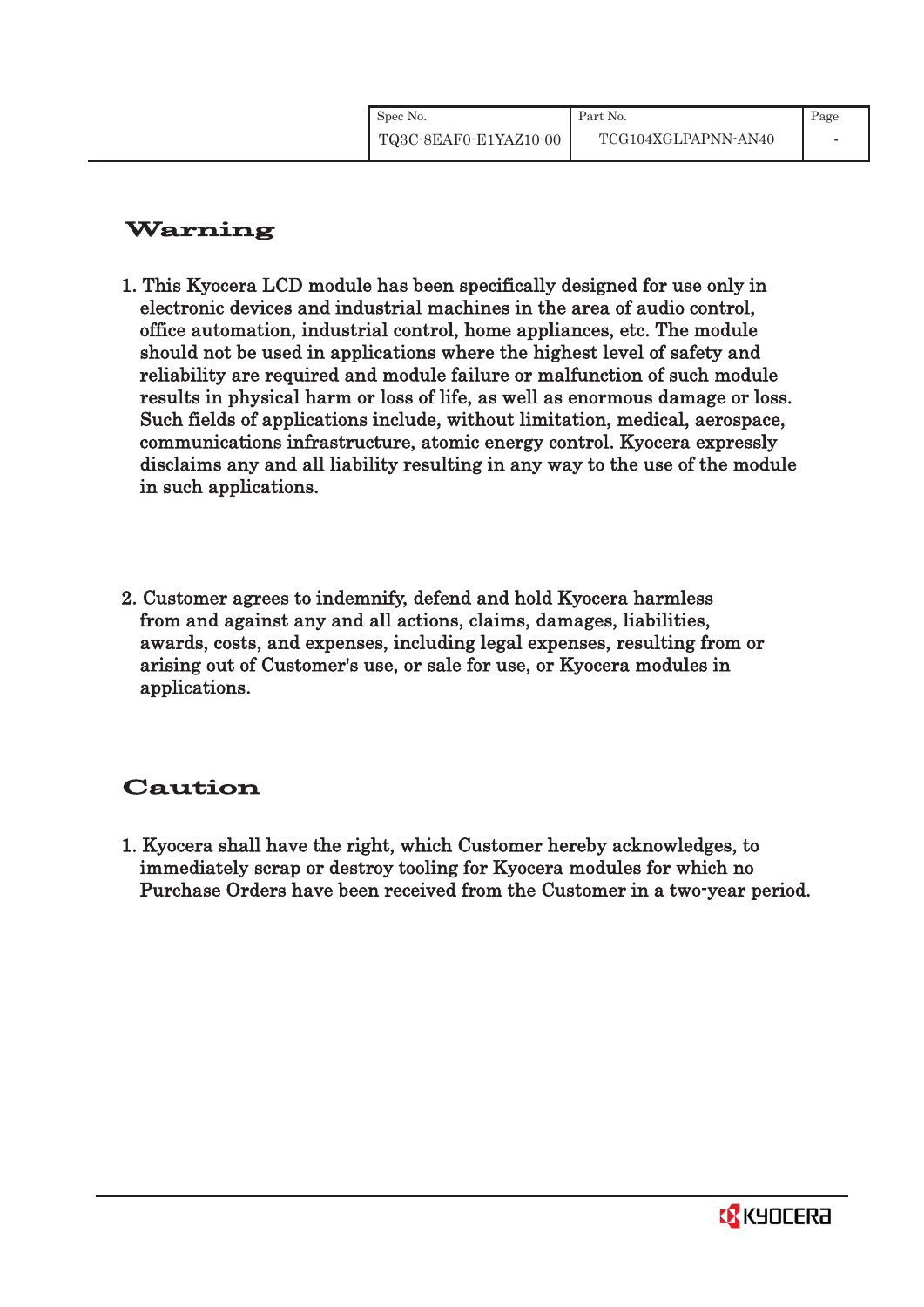| Spec No.              |
|-----------------------|
| TQ3C-8EAF0-E1YAZ10-00 |

# Revision record Date Designed by : Engineering dept. Confirmed by : QA dept.<br>Prepared Checked Approved Checked Approved Approved Rev.No. Date Page Page Descriptions

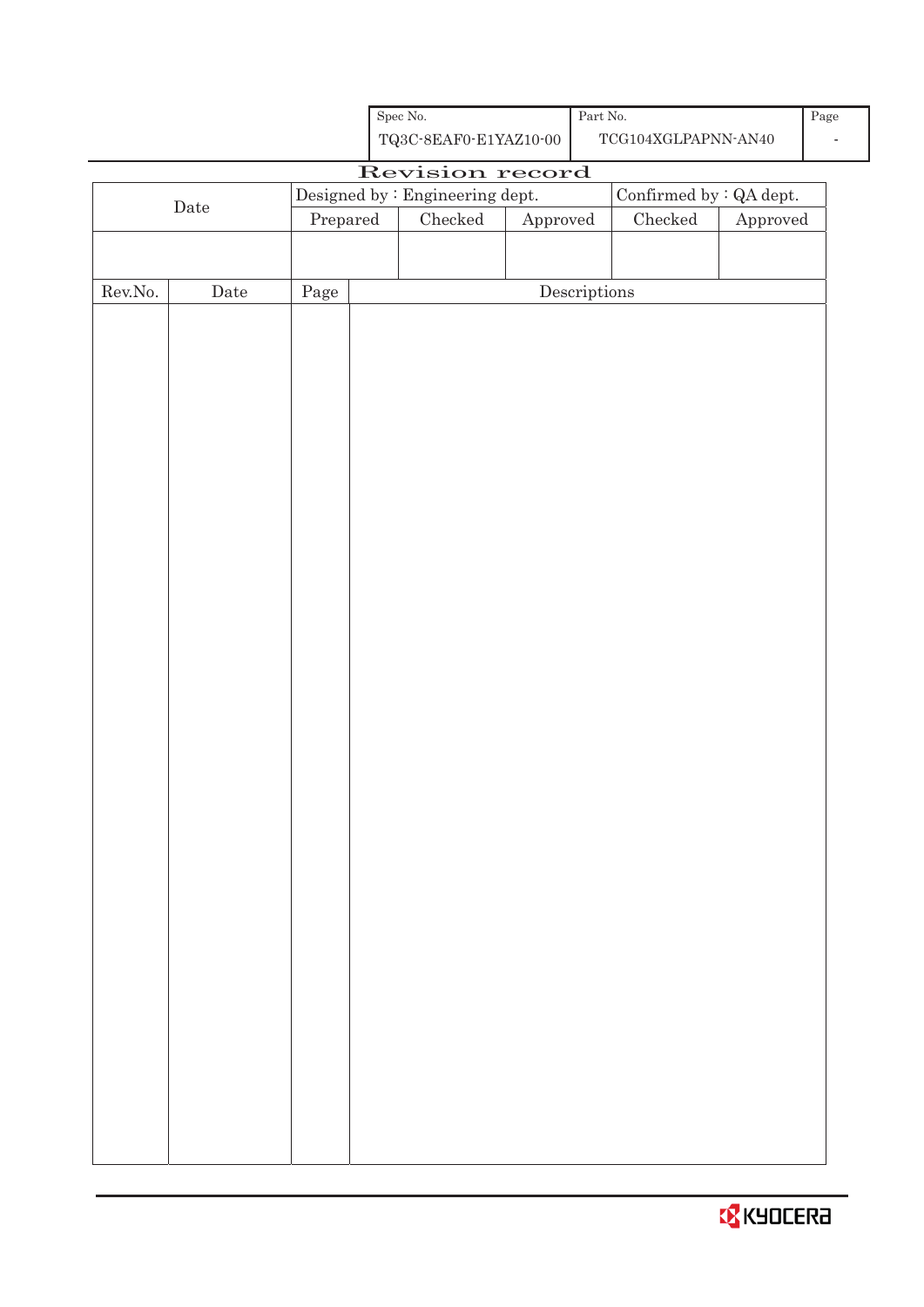| Spec No.              | Part No.            | Page |
|-----------------------|---------------------|------|
| TQ3C-8EAF0-E1YAZ10-00 | TCG104XGLPAPNN-AN40 |      |

# 1. Application

This document defines the specification of TCG104XGLPAPNN-AN40. (RoHS Compliant)

#### 2. Construction and outline

| LCD.               | : Transmissive color dot matrix type TFT                   |
|--------------------|------------------------------------------------------------|
| Backlight system   | : LED                                                      |
| Polarizer          | : Anti-Glare treatment                                     |
| Interface          | : LVDS                                                     |
| Additional circuit | : Timing controller, Power supply $(3.3V)$ input)          |
|                    | With constant current circuit for LED Backlight(12V input) |

#### 3. Mechanical specifications

| <b>Item</b>                         | Specification                                                       | Unit |
|-------------------------------------|---------------------------------------------------------------------|------|
| Outline dimensions<br><sup>1)</sup> | $230(W)\times 180.2(H)\times 10.5(D)$                               | mm   |
| Active area                         | $210.432(W) \times 157.824(H)$<br>$(26.3cm/10.4$ inch $(Diagonal))$ | mm   |
| Dot format                          | $1,024 \times (B,G,R)(W) \times 768(H)$                             | dot  |
| Dot pitch                           | $(0.0685)(W) \times (0.2055)(H)$                                    | mm   |
| Base color<br>2)                    | Normally Black                                                      |      |
| Mass                                | 480                                                                 | g    |

1) Projection not included. Please refer to outline for details.

2) Due to the characteristics of the LCD material, the color varies with environmental temperature.

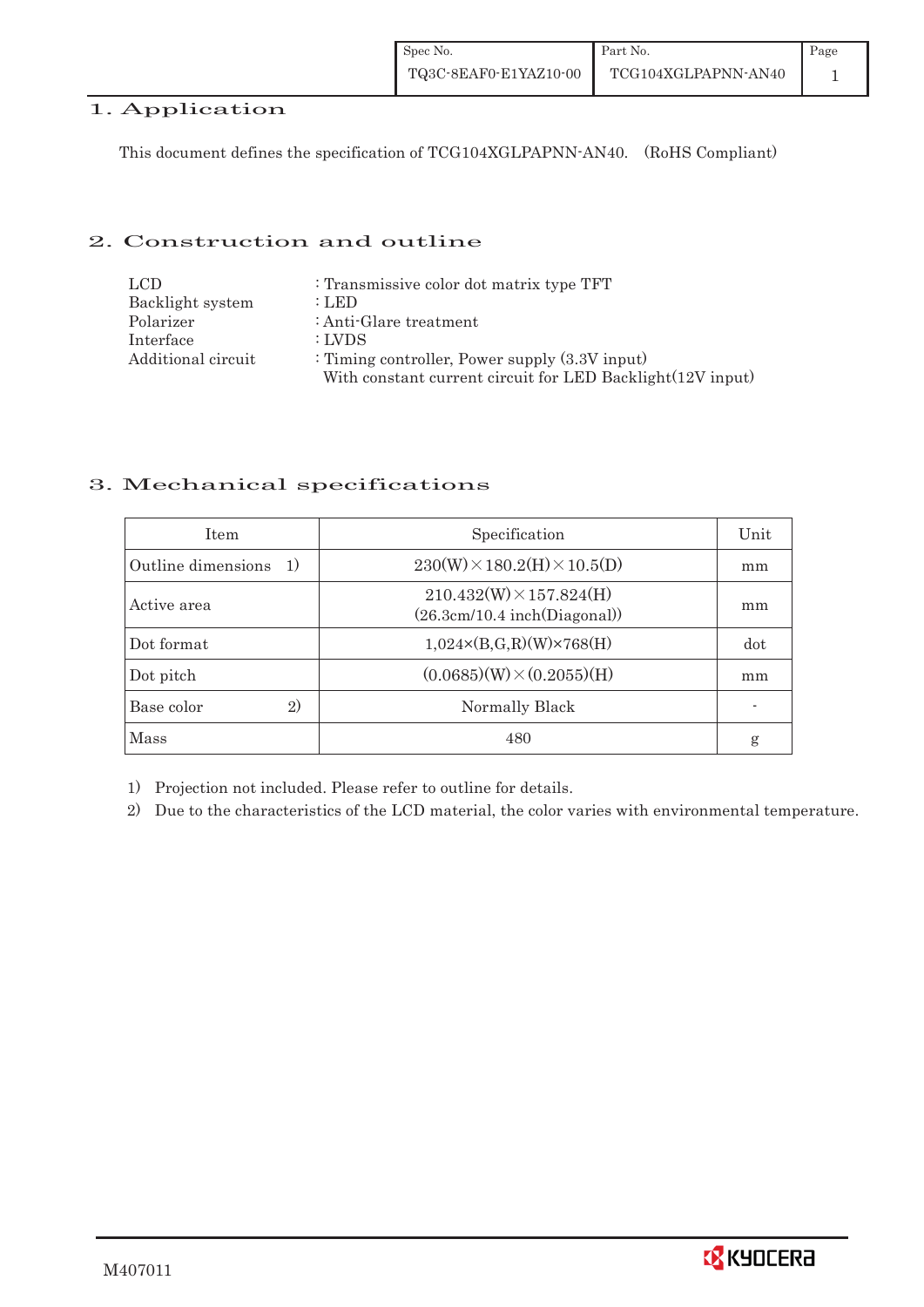#### 4. Absolute maximum ratings

| Item                    |                                 | Symbol       | Min.   | Max.          | Unit |
|-------------------------|---------------------------------|--------------|--------|---------------|------|
| Supply voltage(+3.3V)   |                                 | $V_{DD}$     | $-0.3$ | 3.95          |      |
| Supply voltage $(+12V)$ |                                 | $\rm V_{IN}$ | $-0.3$ | 14.0          |      |
|                         | $(i=0,1,2,3)$<br>RxINi+, RxINi- | $\rm V_{I1}$ | $-0.3$ | $V_{DD}$ +0.3 |      |
| Input signal            | CK IN+, CK IN-                  | $\rm V_{I2}$ | $-0.3$ | $V_{DD}$ +0.3 |      |
| Voltage<br>1)           | MODE, SC                        | $\rm V_{I3}$ | $-0.3$ | $V_{DD}+0.3$  |      |
|                         | BLBRT, BLEN                     | $\rm V_{I4}$ | $-0.3$ | $\rm V_{IN}$  |      |

#### 4-1.Electrical absolute maximum ratings

1) V<sub>DD</sub> must be supplied correctly within the range described in 5-1.

#### 4-2. Environmental absolute maximum ratings

| Item                               |    | Symbol                   | Min.  | Max. | Unit            |
|------------------------------------|----|--------------------------|-------|------|-----------------|
| Operating temperature (Ambient) 1) |    | Top(Ambient)             | $-30$ | 80   | $\circ$ C       |
| Operating temperature (Panel)      | 2) | Top(Panel)               | $-30$ | 80   | $\circ$ C       |
| Storage temperature                | 3) | <b>T</b> <sub>STO</sub>  | $-30$ | 80   | $\rm ^{\circ}C$ |
| Operating humidity                 | 4) | $H_{OP}$                 | 10    | (5)  | %RH             |
| Storage humidity                   | 4) | H <sub>STO</sub>         | 10    | 5)   | %RH             |
| Vibration                          |    | $\overline{\phantom{a}}$ | 6)    | 6)   |                 |
| Shock                              |    |                          | 7)    |      |                 |

- 1) Operating temperature means a temperature which operation shall be guaranteed. Since display performance is evaluated at 25°C, another temperature range should be confirmed.
- 2) Panel surface temperature (all the surface).
- 3) Temp. =  $-30^{\circ}$ C $<$ 48h, Temp. =  $80^{\circ}$ C $<$ 168h Store LCD at normal temperature/humidity. Keep them free from vibration and shock. An LCD that is kept at a low or a high temperature for a long time can be defective due to other conditions, even if the low or high temperature satisfies the standard. (Please refer to "Precautions for Use" for details.)
- 4) Non-condensing
- 5) Temp. $\leq 40^{\circ}$ C, 85%RH Max.

Temp.  $>$  40°C, Absolute humidity shall be less than 85%RH at 40°C.

6)

| Frequency       | $10\sim 55$ Hz    | Acceleration value           |
|-----------------|-------------------|------------------------------|
| Vibration width | $0.15$ mm         | $(0.3 \sim 9 \text{ m/s}^2)$ |
| Interval        | $10 - 55 - 10$ Hz | 1 minutes                    |

 2 hours in each direction X, Y, Z (6 hours total) EIAJ ED-2531

7) Acceleration: 490 m/s2, Pulse width: 11 ms 3 times in each direction:  $\pm X$ ,  $\pm Y$ ,  $\pm Z$ EIAJ ED-2531

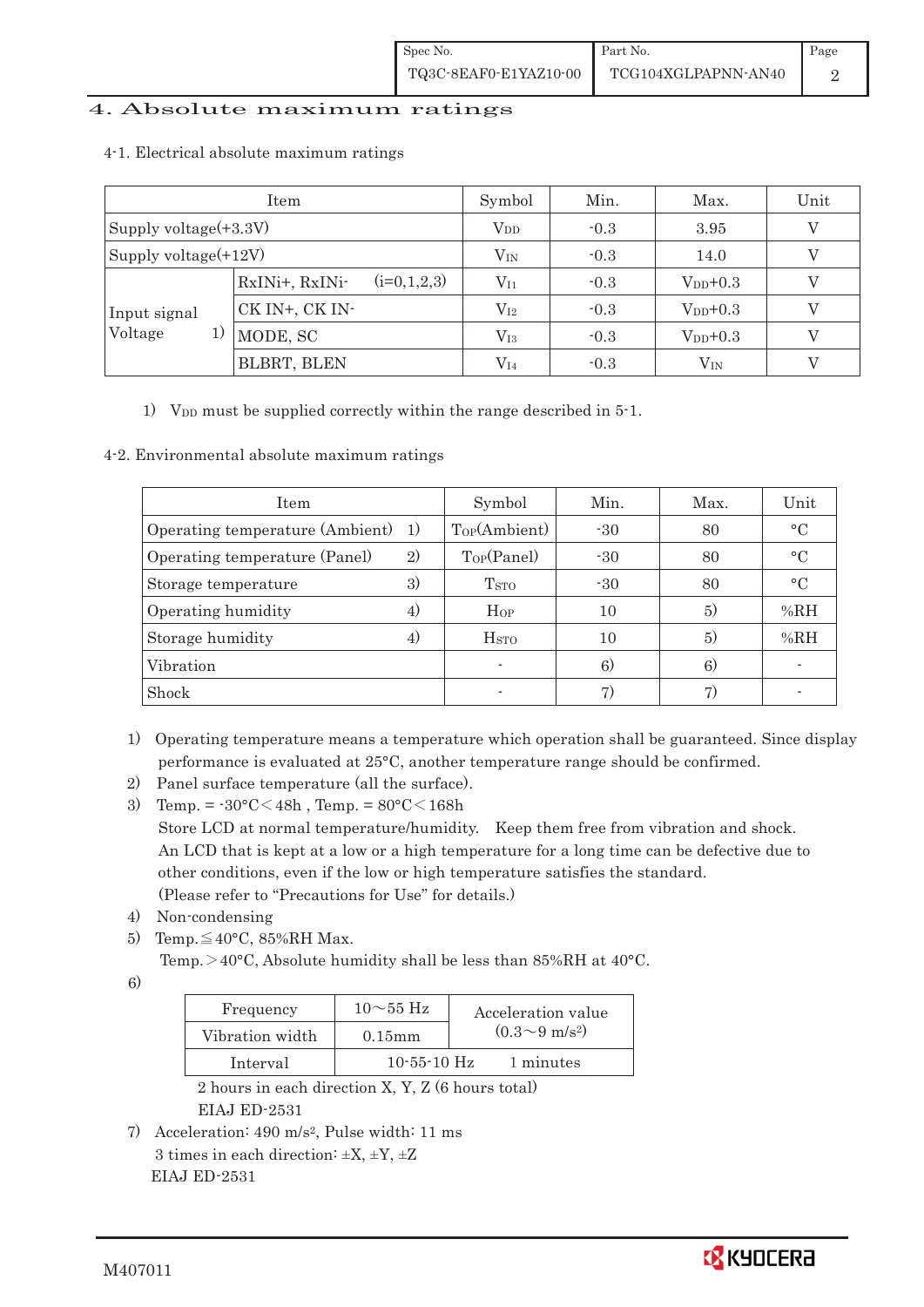| Spec No.              | Part No.            | Page |
|-----------------------|---------------------|------|
| TQ3C-8EAF0-E1YAZ10-00 | TCG104XGLPAPNN-AN40 |      |

# 5. Electrical characteristics

#### 5-1. LCD

|                                     |         |                 |                          |                          |                          |                          | Temp. = $-30 \sim 80$ °C |
|-------------------------------------|---------|-----------------|--------------------------|--------------------------|--------------------------|--------------------------|--------------------------|
| Item                                |         | Symbol          | Condition                | Min.                     | Typ.                     | Max.                     | Unit                     |
| Supply voltage                      | 1)      | V <sub>DD</sub> | $\overline{\phantom{a}}$ | 3.0                      | 3.3                      | $3.6\,$                  | $\rm V$                  |
| Current consumption                 |         | I <sub>DD</sub> | 2)                       | $\overline{\phantom{a}}$ | 270                      | 350                      | mA                       |
| Permissive input ripple voltage     |         | $V_{RP}$        | $VDD=3.3V$               | $\overline{\phantom{a}}$ | $\overline{\phantom{a}}$ | 100                      | $mVp-p$                  |
|                                     |         | $V_{IL}$        | "Low" level              | $\theta$                 | $\overline{\phantom{a}}$ | 0.3V <sub>DD</sub>       | $\mathbf{V}$             |
| Input signal voltage                | 3)      | V <sub>IH</sub> | "High" level             | 0.7V <sub>DD</sub>       | $\overline{a}$           | $V_{DD}$                 | $\rm V$                  |
|                                     |         | $I_{OL}$        | $V_{I3}=0V$              | $-10$                    | $\overline{\phantom{a}}$ | 10                       | $\mu$ A                  |
| Input leak current                  |         | $I_{OH}$        | $V_{I3}=3.3V$            | $\overline{\phantom{a}}$ | $\blacksquare$           | 400                      | $\mu$ A                  |
| LVDS Input voltage                  | 4)      | $V_{L}$         |                          | $\Omega$                 | $\overline{\phantom{a}}$ | 1.9                      | V                        |
| Differential input voltage          |         | $V_{ID}$        | $\blacksquare$           | 200                      | $\overline{\phantom{a}}$ | 600                      | mV                       |
| Differential input                  | 4) 5)   | $\rm V_{TL}$    | "Low" level              | $V_{CM}$ -100            | $\overline{\phantom{a}}$ | $\overline{\phantom{a}}$ | mV                       |
| threshold voltage                   |         | V <sub>TH</sub> | "High" level             | $\overline{\phantom{0}}$ | $\overline{a}$           | $V_{CM}$ +100            | mV                       |
| Terminator                          |         | $R_1$           |                          | $\overline{\phantom{a}}$ | 100                      | $\overline{\phantom{a}}$ | $\Omega$                 |
|                                     |         | t1              | $\overline{a}$           | 0.1                      |                          | 20                       | ms                       |
|                                     |         | t2              | $\blacksquare$           | 10                       | $\overline{\phantom{a}}$ | $\overline{\phantom{a}}$ | ms                       |
|                                     |         | t3              | $\overline{a}$           | $\mathbf{0}$             |                          | $\overline{\phantom{a}}$ | ms                       |
| V <sub>DD</sub> -turn-on conditions | $1)$ 6) | t4              | $\overline{\phantom{a}}$ | $\sqrt{2}$               | $\overline{\phantom{a}}$ | ÷                        | S                        |
|                                     |         | t5              | $\overline{\phantom{a}}$ | 200                      | $\overline{\phantom{a}}$ | $\overline{\phantom{a}}$ | ms                       |
|                                     |         | t6              | $\overline{\phantom{a}}$ | 200                      | $\overline{\phantom{a}}$ | $\overline{a}$           | ms                       |

## 1) V<sub>DD</sub>-turn-on conditions

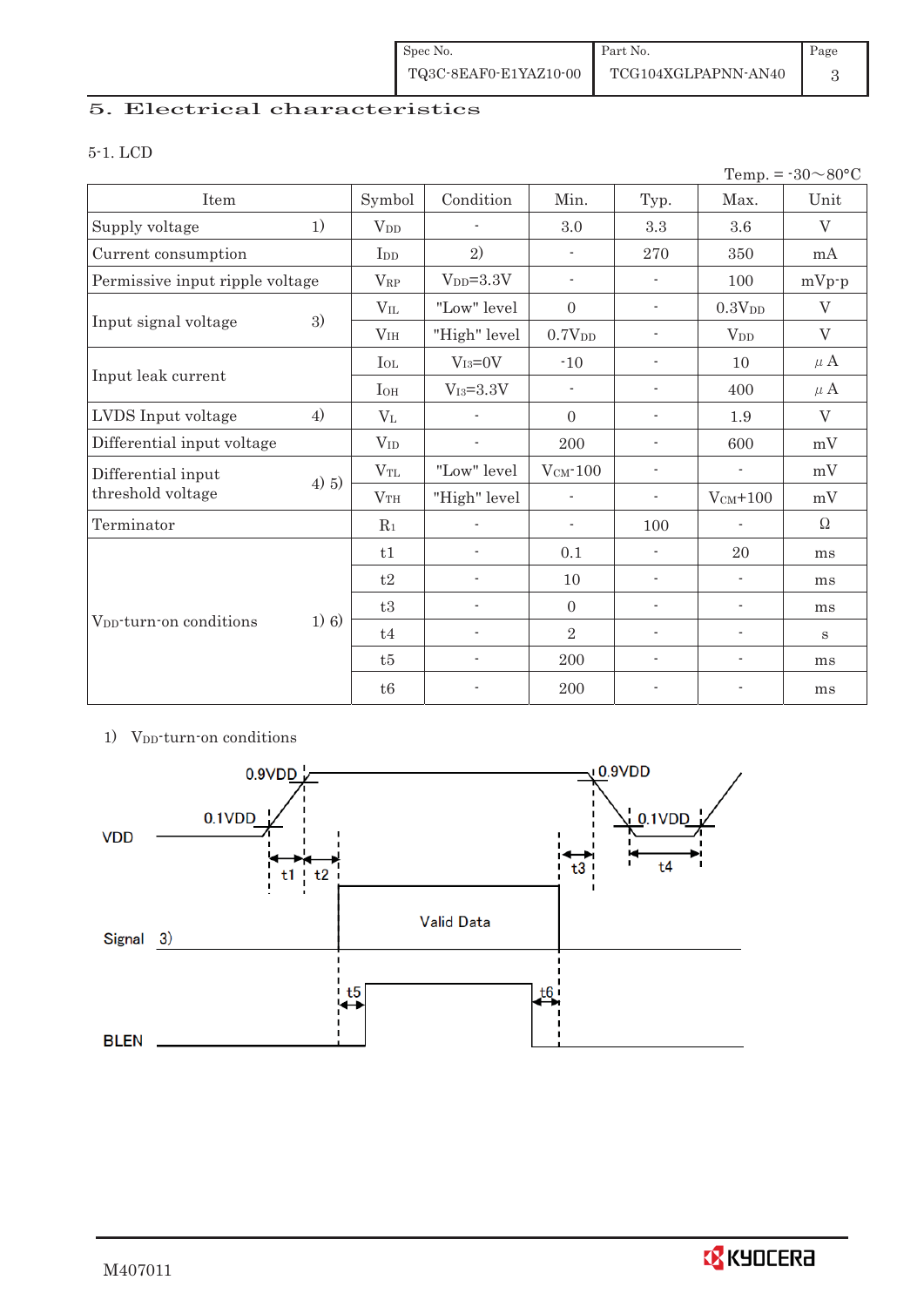2) Display pattern:

| $V_{DD} = 3.3V$ , Temp. = $25^{\circ}$ C |                                                 |
|------------------------------------------|-------------------------------------------------|
|                                          | $\cdots$ $\cdots$ 30703071 3072(dot)<br>123 456 |
| 1                                        |                                                 |
| $\overline{2}$                           |                                                 |
| 3                                        |                                                 |
| $\mathbb{Z}^{\mathbb{Z}}$                |                                                 |
| $\ddot{\phantom{a}}$                     |                                                 |
| ÷                                        |                                                 |
| 767                                      |                                                 |
| 768                                      |                                                 |
| (dot)                                    |                                                 |

- 3) Input signal : MODE, SC
- 4) Input signal : RxIN3+, RxIN3-, RxIN2+, RxIN2-, RxIN1+, RxIN1-, RxIN0+, RxIN0- CK IN+, CK IN-



- 5) VCM : LVDS Common mode voltage (VCM=1.25V
- 6) Please power on LVDS transmitter at the same time as VDD, or LVDS transmitter should be powered on first.

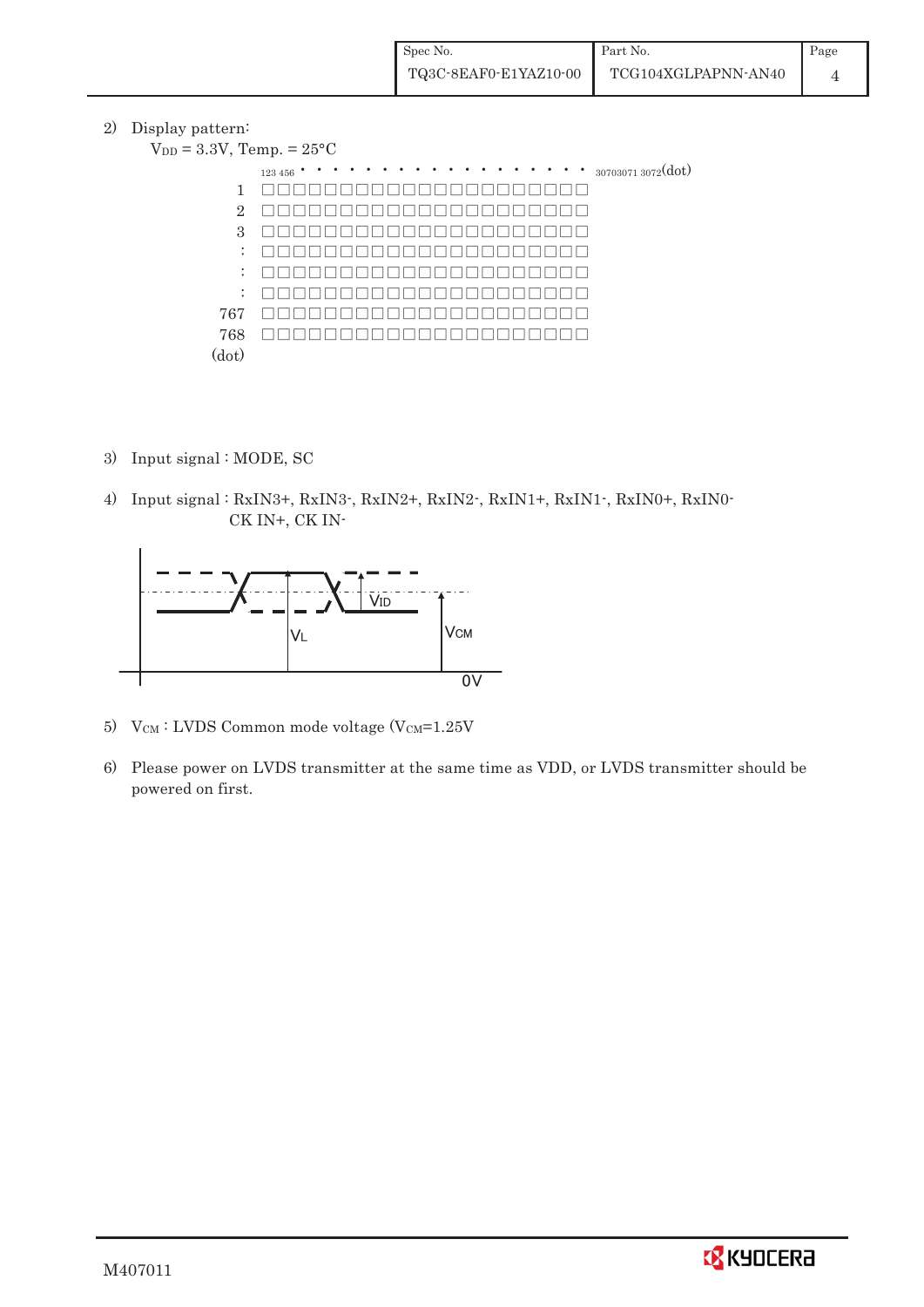| Spec No.              | Part No.            | Page |
|-----------------------|---------------------|------|
| TQ3C-8EAF0-E1YAZ10-00 | TCG104XGLPAPNN-AN40 |      |

#### 5-2. Constant current circuit for LED Backlight

|                                   |                  |                               |                          |                          | Temp. = $-30 \sim 80$ °C |                           |
|-----------------------------------|------------------|-------------------------------|--------------------------|--------------------------|--------------------------|---------------------------|
| Item                              | Symbol           | Condition                     | Min.                     | Typ.                     | Max.                     | Unit                      |
| 1)<br>Supply voltage              | $V_{IN}$         |                               | 10.8                     | 12.0                     | 13.2                     | V                         |
| Current consumption               | $I_{IN}$         | 2)                            |                          | 870                      | 1,120                    | mA                        |
| Permissive input ripple voltage   | $V_{RP\_BL}$     | $V_{IN} = 12.0V$              | $\sim$                   | $\overline{\phantom{a}}$ | 100                      | $mVp-p$                   |
|                                   | VIL_BLBRT        | "Low" level                   | $\Omega$                 |                          | 0.8                      | V                         |
| <b>BLBRT</b> Input signal voltage | VIH_BLBRT        | "High" level                  | 2.3                      |                          | $V_{IN}$                 | $\overline{V}$            |
| BLBRT Input pull-down resistance  | $R_{IN_BLEBRT}$  |                               | 100                      | 300                      | 500                      | $k\Omega$                 |
|                                   | VIL_BLEN         | "Low" level"                  | $\Omega$                 |                          | 0.8                      | V                         |
| <b>BLEN</b> Input signal voltage  | VIH_BLEN         | "High" level                  | 2.3                      |                          | $V_{\rm IN}$             | $\rm V$                   |
| BLEN Input pull-down resistance   | $R_{IN\_BLEN}$   |                               | 100                      | 300                      | 500                      | $k\Omega$                 |
| 3)<br>PWM Frequency               | f <sub>PWM</sub> |                               | 200                      |                          | 10k                      | Hz                        |
|                                   |                  | $f_{\text{PWM}}=200\text{Hz}$ | 1                        |                          | 100                      | $\%$                      |
| 3)<br>P WM Duty ratio             | DPWM             | $f_{\text{PWM}}=2kHz$         | 10                       |                          | 100                      | $\%$                      |
|                                   |                  | $f_{\text{PWM}} = 10kHz$      | 50                       | $\overline{\phantom{0}}$ | 100                      | $\%$                      |
| (4), 5)<br>Operating life time    | T                | Temp.= $25^{\circ}$ C         | $\overline{\phantom{a}}$ | 70,000                   |                          | $\boldsymbol{\mathrm{h}}$ |

1) VIN-turn-on conditions



2)  $V_{IN} = 12V$ , Temp. =  $25^{\circ}C$ , D<sub>PWM</sub> =  $100\%$ 

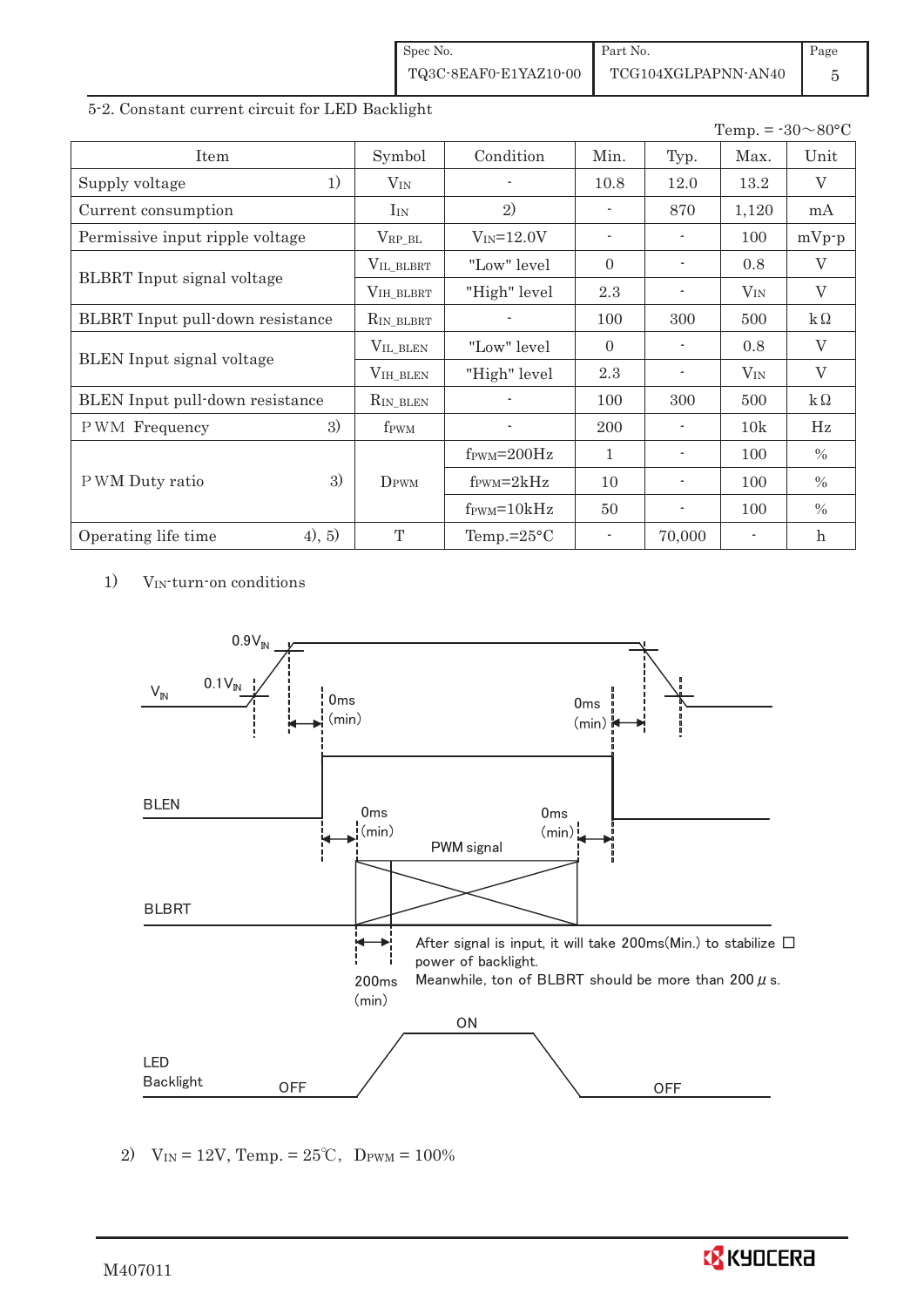| Spec No.              | Part No.            | Page |
|-----------------------|---------------------|------|
| TQ3C-8EAF0-E1YAZ10-00 | TCG104XGLPAPNN-AN40 |      |

# 3) PWM Timing Diagram



ton, torr  $\geq 50 \,\mu$  s. In case of lower frequency, the deterioration of the display quality, flicker etc., may occur.

- 4) When brightness decrease 50% of minimum brightness. The average life of a LED will decrease when the LCD is operating at higher temperatures.
- 5) Life time is estimated data.(Condition : IF= $(80)$ mA, Ta=25°C in chamber).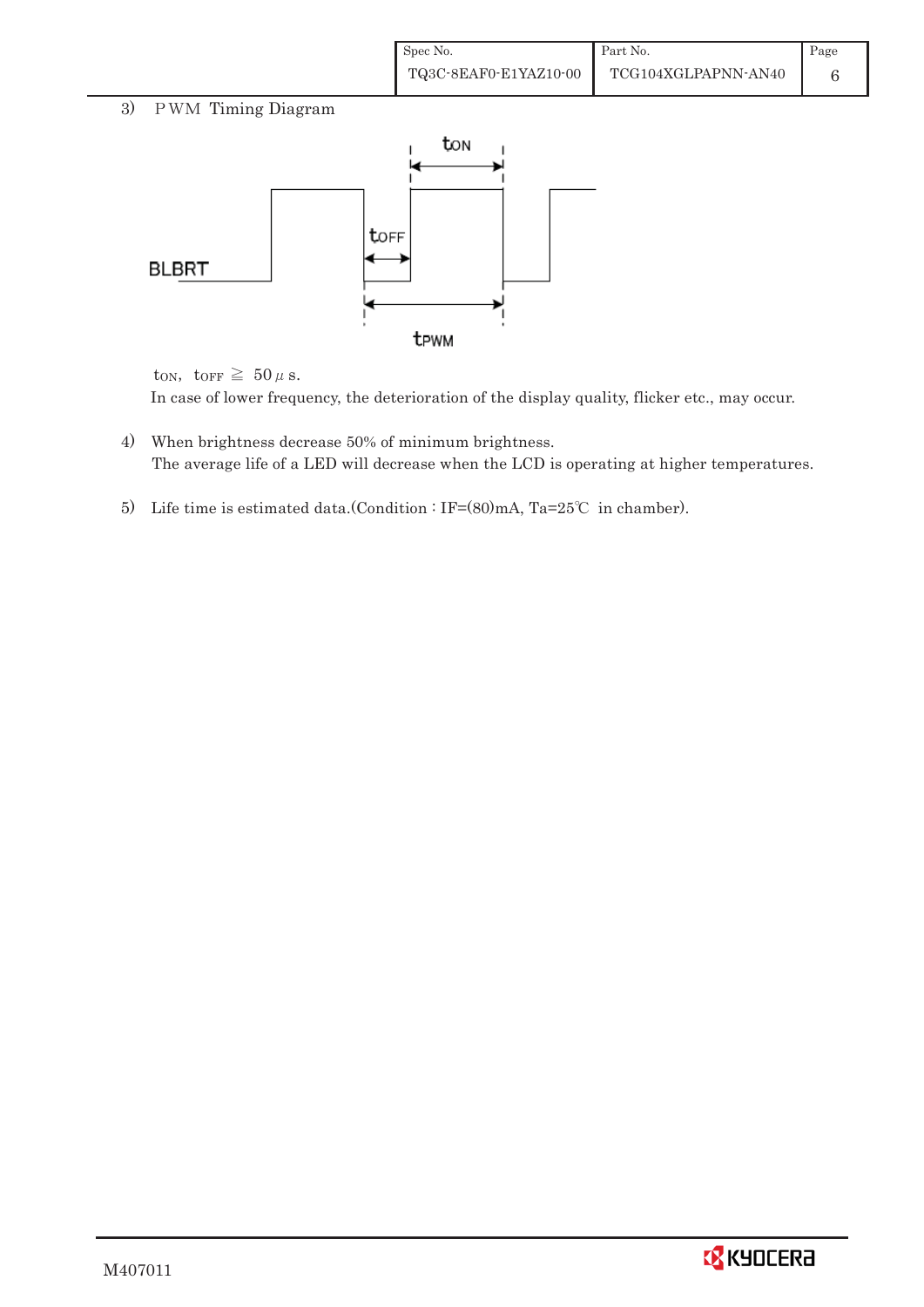| Spec No.              | Part No.            | Page |
|-----------------------|---------------------|------|
| TQ3C-8EAF0-E1YAZ10-00 | TCG104XGLPAPNN-AN40 |      |

# 6. Optical characteristics

Measuring  $spot = \phi 6.0$ mm, Temp. = 25°C

| Item                |              | Symbol         | Condition                   | Min.                        | Typ.  | Max.                     | Unit                     |  |
|---------------------|--------------|----------------|-----------------------------|-----------------------------|-------|--------------------------|--------------------------|--|
|                     | Rise         | $\tau_r$       | $\theta = \phi = 0^{\circ}$ | ٠                           | 18    |                          | ms                       |  |
| Response time       | Down         | L <sub>d</sub> | $\theta = \phi = 0^{\circ}$ | $\overline{\phantom{a}}$    | 12    | $\overline{\phantom{a}}$ | ms                       |  |
|                     |              | $\theta$ upper |                             | $\overline{\phantom{0}}$    | 85    | $\overline{\phantom{0}}$ |                          |  |
| Viewing angle range |              | $\theta$ LOWER | $CR \ge 10$                 | $\overline{\phantom{0}}$    | 85    | $\overline{\phantom{0}}$ | deg.                     |  |
| View direction      |              | $\phi$ LEFT    |                             | $\overline{\phantom{a}}$    | 85    | $\overline{\phantom{a}}$ | deg.                     |  |
|                     |              | $\phi$ RIGHT   |                             | $\blacksquare$              | 85    | $\overline{\phantom{0}}$ |                          |  |
| Contrast ratio      |              | CR             | $\theta = \phi = 0^{\circ}$ | 490                         | 700   |                          | $\overline{\phantom{a}}$ |  |
| <b>Brightness</b>   |              | $\mathbf{L}$   | $IF=(80)mA/Line$            | 910                         | 1300  | ۰                        | cd/m <sup>2</sup>        |  |
|                     | Red<br>Green | X              | $\theta = \phi = 0^{\circ}$ | 0.550                       | 0.600 | 0.650                    |                          |  |
|                     |              | У              |                             | 0.300                       | 0.350 | 0.400                    |                          |  |
|                     |              | $\mathbf X$    |                             | 0.285                       | 0.335 | 0.385                    |                          |  |
| Chromaticity        |              | У              | $\theta = \phi = 0^{\circ}$ | 0.520                       | 0.570 | 0.620                    |                          |  |
| coordinates         |              | $\mathbf X$    |                             | 0.100                       | 0.150 | 0.200                    | $\overline{\phantom{a}}$ |  |
|                     | Blue         | y              | $\theta = \phi = 0^{\circ}$ | 0.070                       | 0.120 | 0.170                    |                          |  |
|                     |              | X              |                             | 0.265                       | 0.315 | 0.365                    |                          |  |
|                     | White        | y              |                             | $\theta = \phi = 0^{\circ}$ | 0.290 | 0.340                    | 0.390                    |  |

#### 6-1. Definition of contrast ratio

 $CR(Contrast ratio) =$  Brightness with all pixels "White" Brightness with all pixels "Black"

#### 6-2. Definition of response time



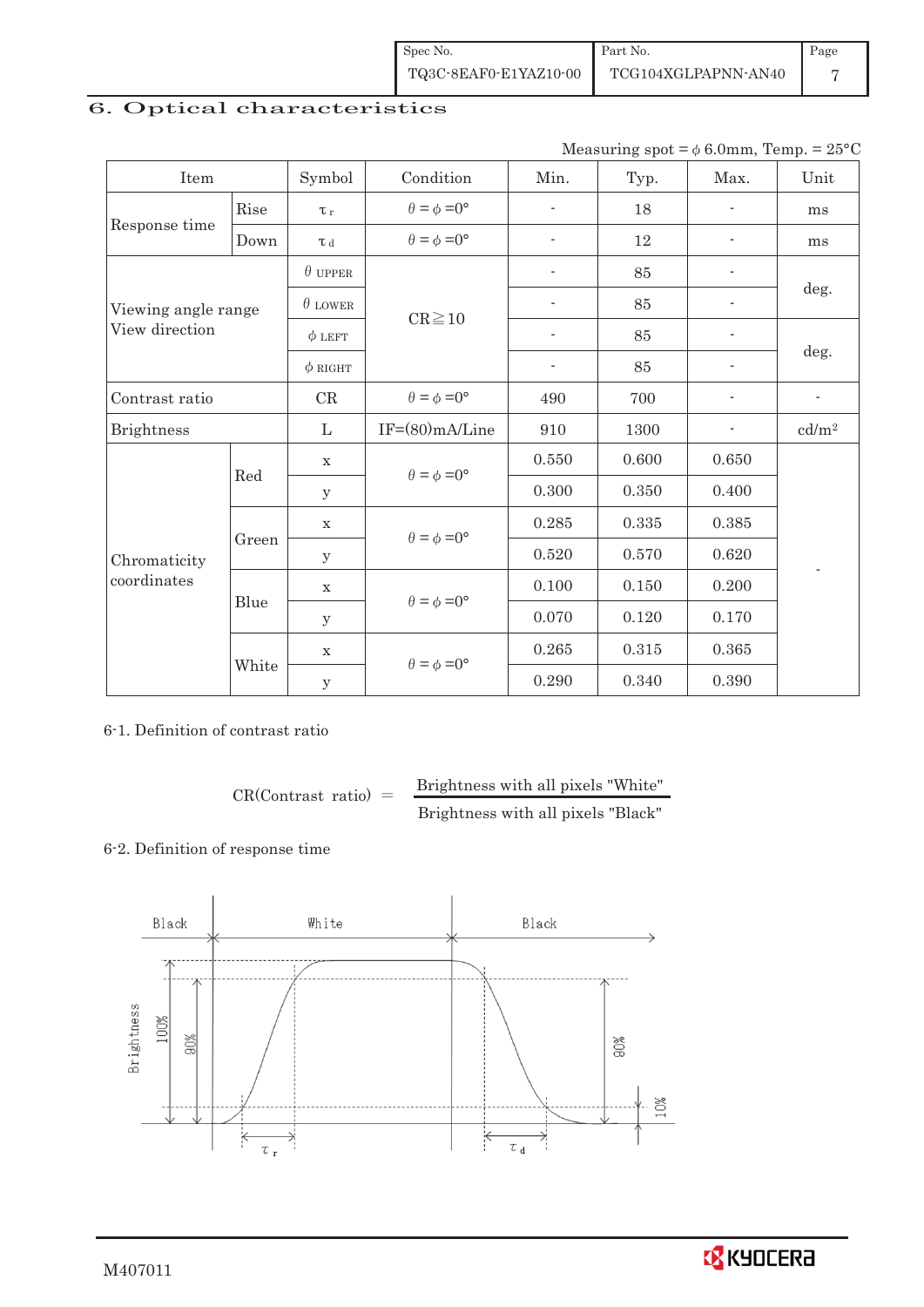| Spec No.              | Part No.            | Page |
|-----------------------|---------------------|------|
| TQ3C-8EAF0-E1YAZ10-00 | TCG104XGLPAPNN-AN40 |      |

6-3. Definition of viewing angle



#### 6-4. Brightness measuring points



- 1) Rating is defined as the white brightness at center of display screen(3).
- 2) 5 minutes after LED is turned on. (Ambient Temp.= $25^{\circ}$ C)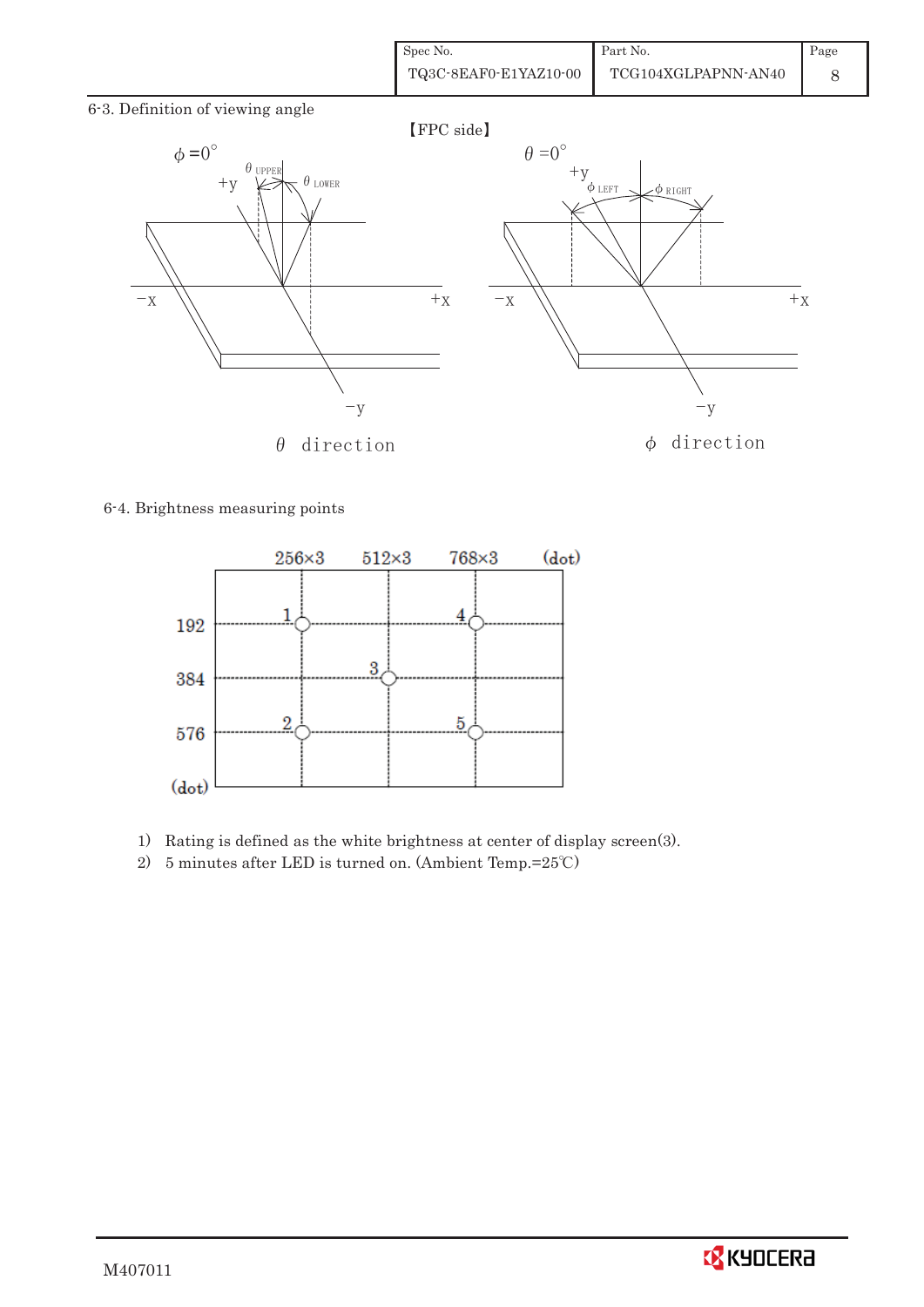## 7. Interface signals

#### 7-1. Interface signals

| No.            | Symbol       | Description                                             | <b>Note</b> |
|----------------|--------------|---------------------------------------------------------|-------------|
|                | $\rm V_{DD}$ | +3.3V power supply                                      |             |
| $\overline{2}$ | $V_{DD}$     | +3.3V power supply                                      |             |
| 3              | <b>GND</b>   | <b>GND</b>                                              |             |
| 4              | <b>GND</b>   | <b>GND</b>                                              |             |
| 5              | RxIN0-       | LVDS receiver signal $CHO(·)$                           | <b>LVDS</b> |
| 6              | $RxIN0+$     | LVDS receiver signal $CHO(+)$                           | <b>LVDS</b> |
| 7              | <b>GND</b>   | <b>GND</b>                                              |             |
| 8              | $RxIN1$ -    | LVDS receiver signal $CH1(\cdot)$                       | <b>LVDS</b> |
| 9              | $RxIN1+$     | LVDS receiver signal $CH1(+)$                           | <b>LVDS</b> |
| 10             | <b>GND</b>   | <b>GND</b>                                              |             |
| 11             | RxIN2-       | LVDS receiver signal $CH2(\cdot)$                       | <b>LVDS</b> |
| 12             | $RxIN2+$     | LVDS receiver signal $CH2(+)$                           | <b>LVDS</b> |
| 13             | <b>GND</b>   | <b>GND</b>                                              |             |
| 14             | CK IN1-      | LVDS receiver signal $CK(\cdot)$                        | <b>LVDS</b> |
| 15             | CK IN1+      | LVDS receiver signal $CK(+)$                            | <b>LVDS</b> |
| 16             | <b>GND</b>   | <b>GND</b>                                              |             |
| 17             | RxIN3-       | LVDS receiver signal $CH3()$                            | <b>LVDS</b> |
| 18             | RxIN3+       | LVDS receiver signal $CH3(+)$                           | <b>LVDS</b> |
| 19             | <b>MODE</b>  | Bit data select signal(GND: 6bit mode, High: 8bit mode) |             |
| 20             | <b>SC</b>    | Scan direction control(GND: Normal, High: Reverse)      | 1)          |

| LCD connector      | 20186-020E-11F | $(I-PEX)$ |
|--------------------|----------------|-----------|
| Matching connector | - 20197-020U-F | $(I-PEX)$ |
|                    | 20197-T20U-F   | $(I-PEX)$ |

LVDS receiver : Embedded in ASIC

Matching LVDS transmitter : THC63LVDM83R(THine Electronics) or compatible

1) Scanning

 $\mathrm{SC}:\mathrm{GND}\qquad \qquad \mathrm{SC}:\mathrm{High}$ 





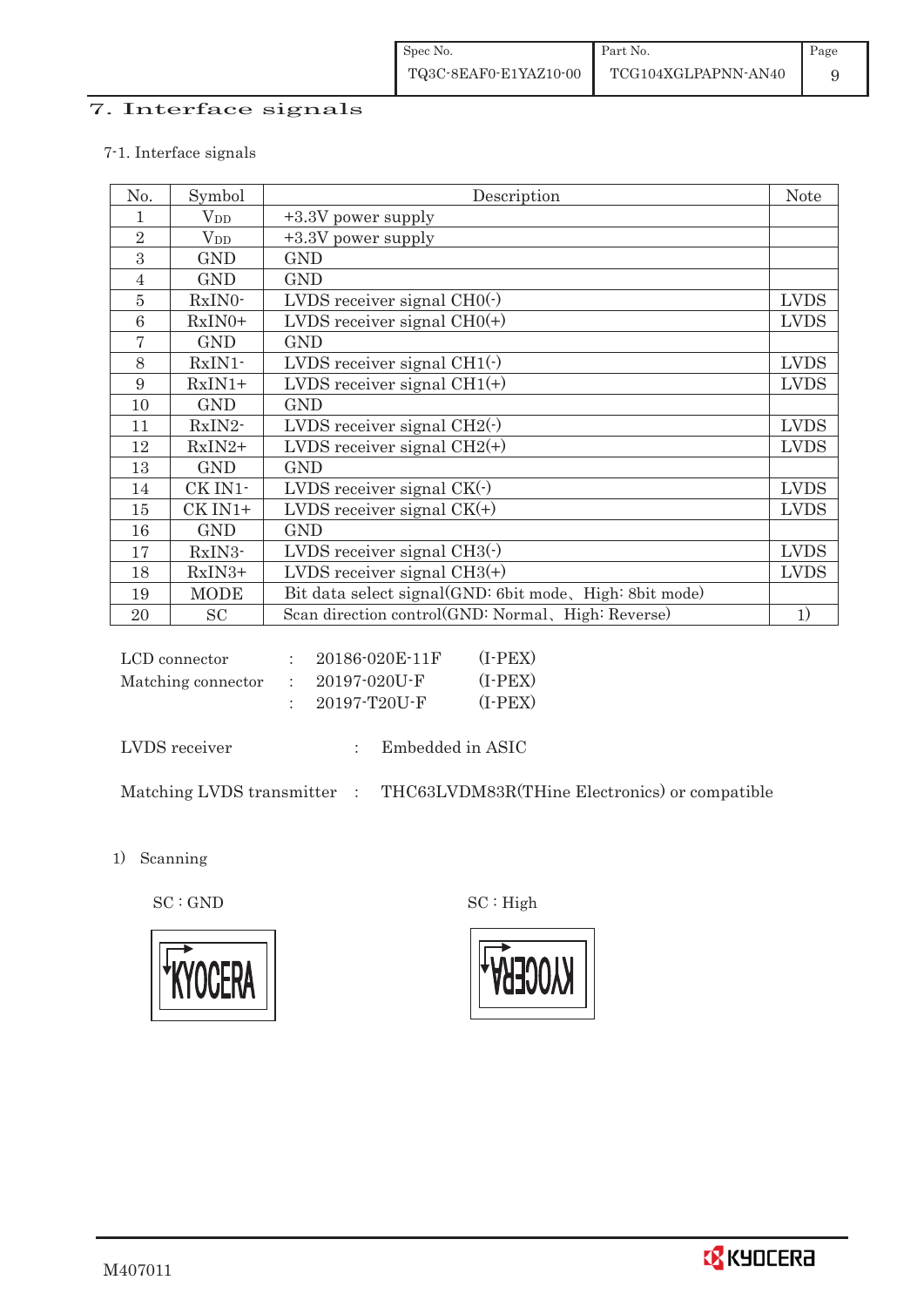| Spec No.              | Part No.            | Page |
|-----------------------|---------------------|------|
| TQ3C-8EAF0-E1YAZ10-00 | TCG104XGLPAPNN-AN40 |      |

7-2. LED

| No. | Symbol       | Description                       | Note |
|-----|--------------|-----------------------------------|------|
|     | $\rm V_{IN}$ | $+12V$ power supply               |      |
|     | $V_{\rm IN}$ | $+12V$ power supply               |      |
|     | <b>BLBRT</b> | PWM signal(Brightness adjustment) |      |
|     | <b>BLEN</b>  | ON/OFF terminal voltage           |      |
|     | GND          | GND                               |      |
|     | GND          | GND                               |      |

| LCD connector      | SM06B-SHLS-G-TF(LF)(SN) | (JST) |
|--------------------|-------------------------|-------|
| Matching connector | SHLP-6V-S-B             | (JST) |

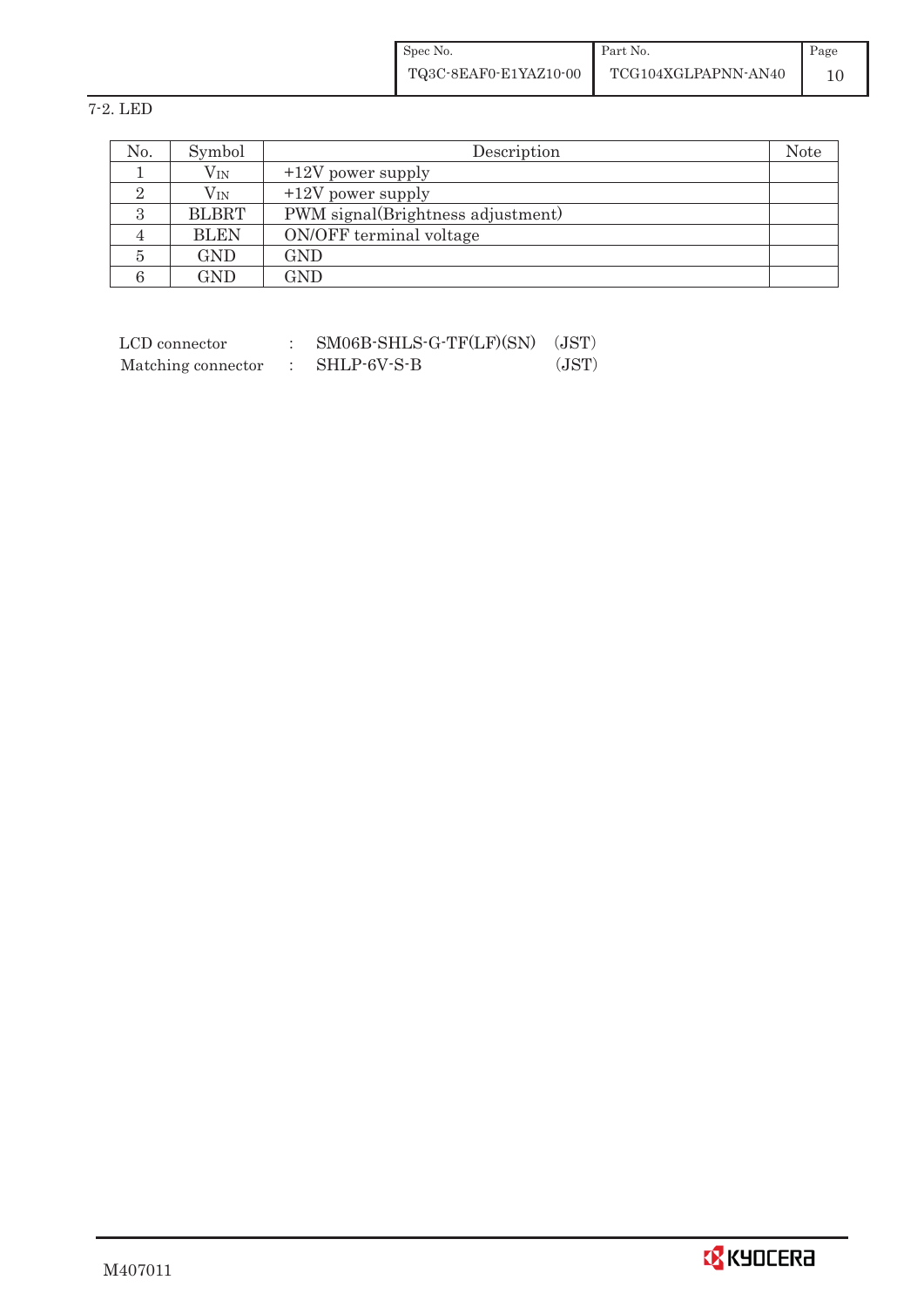| Spec No.              | Part No.            | Page |
|-----------------------|---------------------|------|
| TQ3C-8EAF0-E1YAZ10-00 | TCG104XGLPAPNN-AN40 |      |

7-3. Data mapping(6bit input)

| 1) Location of MODE (THC63LVDM83R(THine Electronics) or compatible) |  |
|---------------------------------------------------------------------|--|
|---------------------------------------------------------------------|--|

| Transmitter    |                 | <b>MODE</b>    |
|----------------|-----------------|----------------|
| Pin No.        | Data            | $=L(GND)$      |
| 51             | TA0             | RO(LSB)        |
| 52             | TA1             | R1             |
| 54             | TA <sub>2</sub> | $\mathbf{R}2$  |
| 55             | TA <sub>3</sub> | R3             |
| 56             | TA4             | R <sub>4</sub> |
| 3              | TA5             | R5(MSB)        |
| $\overline{4}$ | TA6             | GO(LSB)        |
| 6              | TB <sub>0</sub> | G1             |
| $\overline{7}$ | TB1             | G <sub>2</sub> |
| 11             | TB <sub>2</sub> | G <sub>3</sub> |
| 12             | TB <sub>3</sub> | G <sub>4</sub> |
| 14             | TB4             | G5(MSB)        |
| $15\,$         | TB5             | B0(LSB)        |
| 19             | TB6             | B1             |
| 20             | TC0             | $\mathbf{B}2$  |
| 22             | TC1             | B <sub>3</sub> |
| 23             | TC <sub>2</sub> | B <sub>4</sub> |
| 24             | TC <sub>3</sub> | B5(MSB)        |
| 27             | TC4             | (HS)           |
| 28             | TC <sub>5</sub> | (VS)           |
| 30             | TC <sub>6</sub> | DE             |
| 50             | TD <sub>0</sub> | <b>GND</b>     |
| $\overline{2}$ | TD1             | <b>GND</b>     |
| 8              | TD <sub>2</sub> | <b>GND</b>     |
| 10             | TD <sub>3</sub> | <b>GND</b>     |
| 16             | TD4             | <b>GND</b>     |
| 18             | TD5             | <b>GND</b>     |
| 25             | TD <sub>6</sub> | (NA)           |

MODE=L(GND)



DE : DATA ENABLE HS : H<sub>SYNC</sub> VS: VSYNC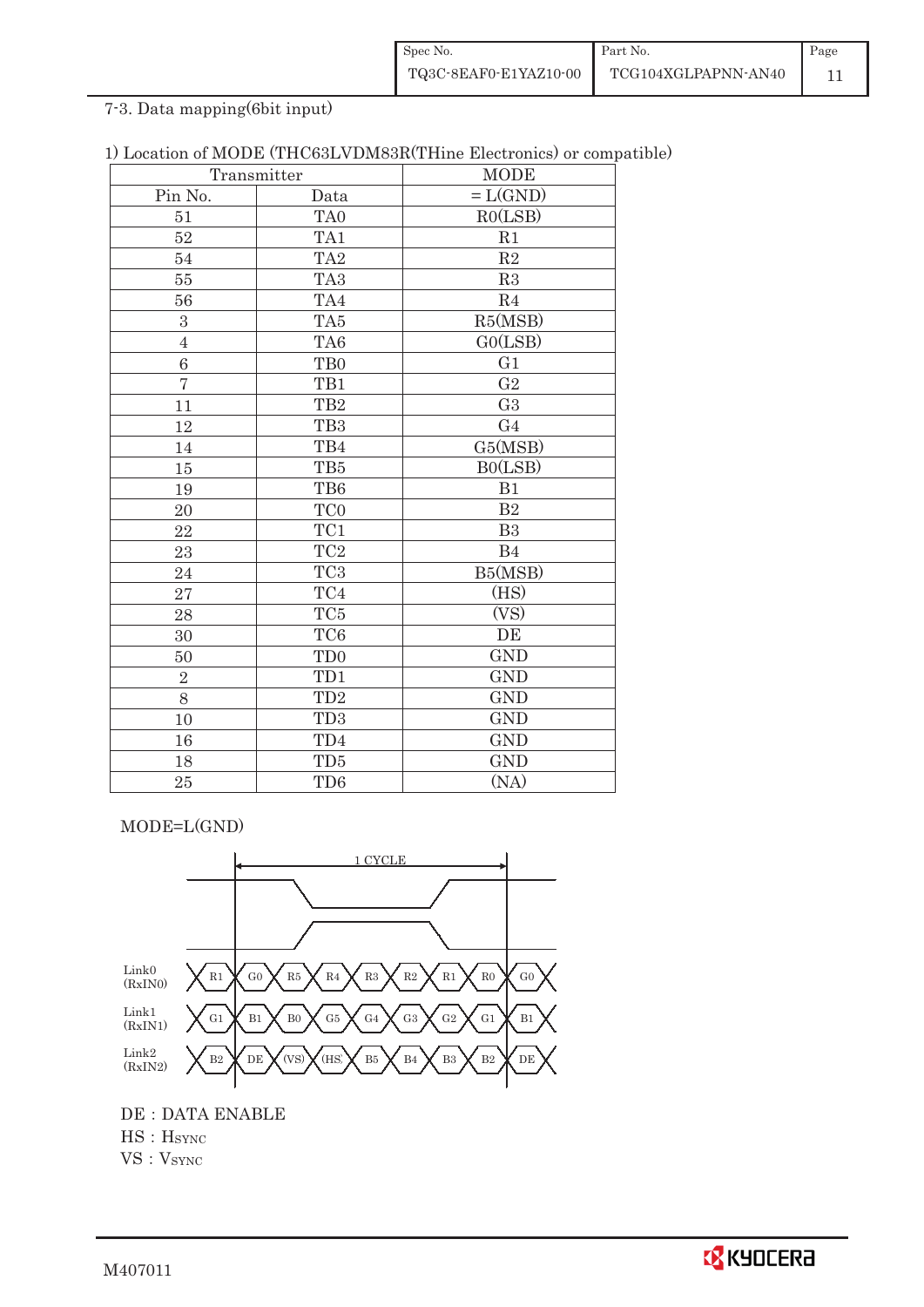### 2) Block Diagram





When using "6-bit Transmitter", please connect the unused channel of the control IC receiver as described in the diagram below.



Please connect RxIn3+/RxIn3- to GND.

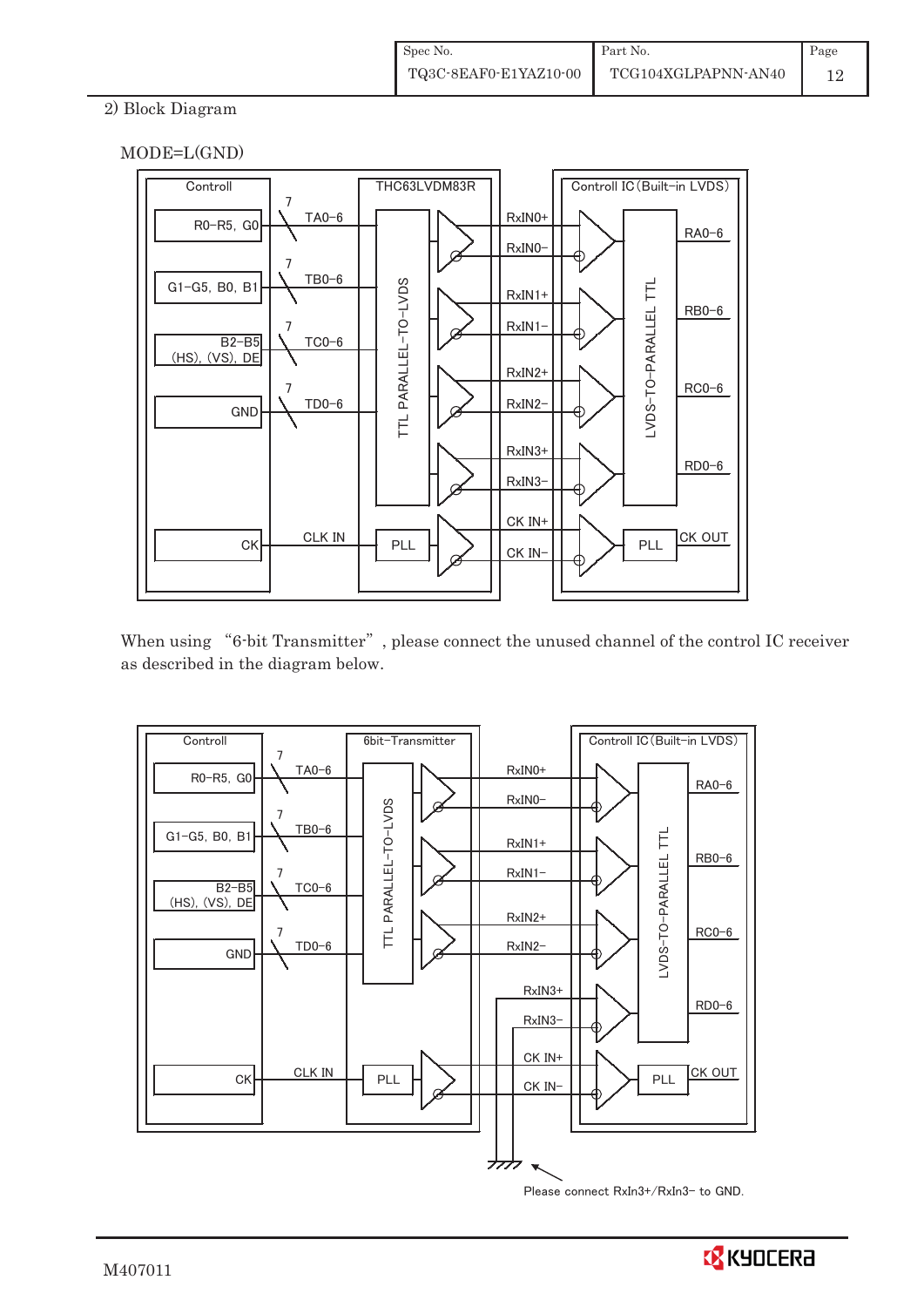| Spec No.              | Part No.            | Page |
|-----------------------|---------------------|------|
| TQ3C-8EAF0-E1YAZ10-00 | TCG104XGLPAPNN-AN40 |      |

# 7-4. Data mapping(8bit input)

| Transmitter    |                         | <b>MODE</b>    |
|----------------|-------------------------|----------------|
| Pin No.        | Data                    | $= H(3.3V)$    |
| 51             | TA <sub>0</sub>         | RO(LSB)        |
| $52\,$         | TA1                     | R1             |
| 54             | TA <sub>2</sub>         | $\mathbf{R}2$  |
| 55             | TA <sub>3</sub>         | R3             |
| 56             | TA4                     | R <sub>4</sub> |
| 3              | TA5                     | R5             |
| $\overline{4}$ | TA6                     | GO(LSB)        |
| 6              | TB <sub>0</sub>         | G1             |
| $\overline{7}$ | TB1                     | $\sqrt{G2}$    |
| 11             | TB <sub>2</sub>         | G <sub>3</sub> |
| 12             | TB <sub>3</sub>         | G <sub>4</sub> |
| 14             | TB4                     | G5             |
| 15             | TB5                     | B0(LSB)        |
| 19             | TB6                     | B1             |
| 20             | TC0                     | B <sub>2</sub> |
| 22             | $\mathrm{T}\mathrm{C}1$ | B3             |
| 23             | TC <sub>2</sub>         | B4             |
| 24             | TC <sub>3</sub>         | B5             |
| 27             | TC4                     | (HS)           |
| 28             | $\rm TC5$               | (VS)           |
| 30             | TC <sub>6</sub>         | DE             |
| 50             | TD <sub>0</sub>         | R6             |
| $\overline{2}$ | TD1                     | R7(MSB)        |
| 8              | TD <sub>2</sub>         | G6             |
| 10             | TD <sub>3</sub>         | G7(MSB)        |
| 16             | TD4                     | B6             |
| 18             | TD5                     | B7(MSB)        |
| 25             | TD <sub>6</sub>         | (NA)           |

 $MODE= H(3.3V)$ 



DE : DATA ENABLE

HS: H<sub>SYNC</sub>

VS: VSYNC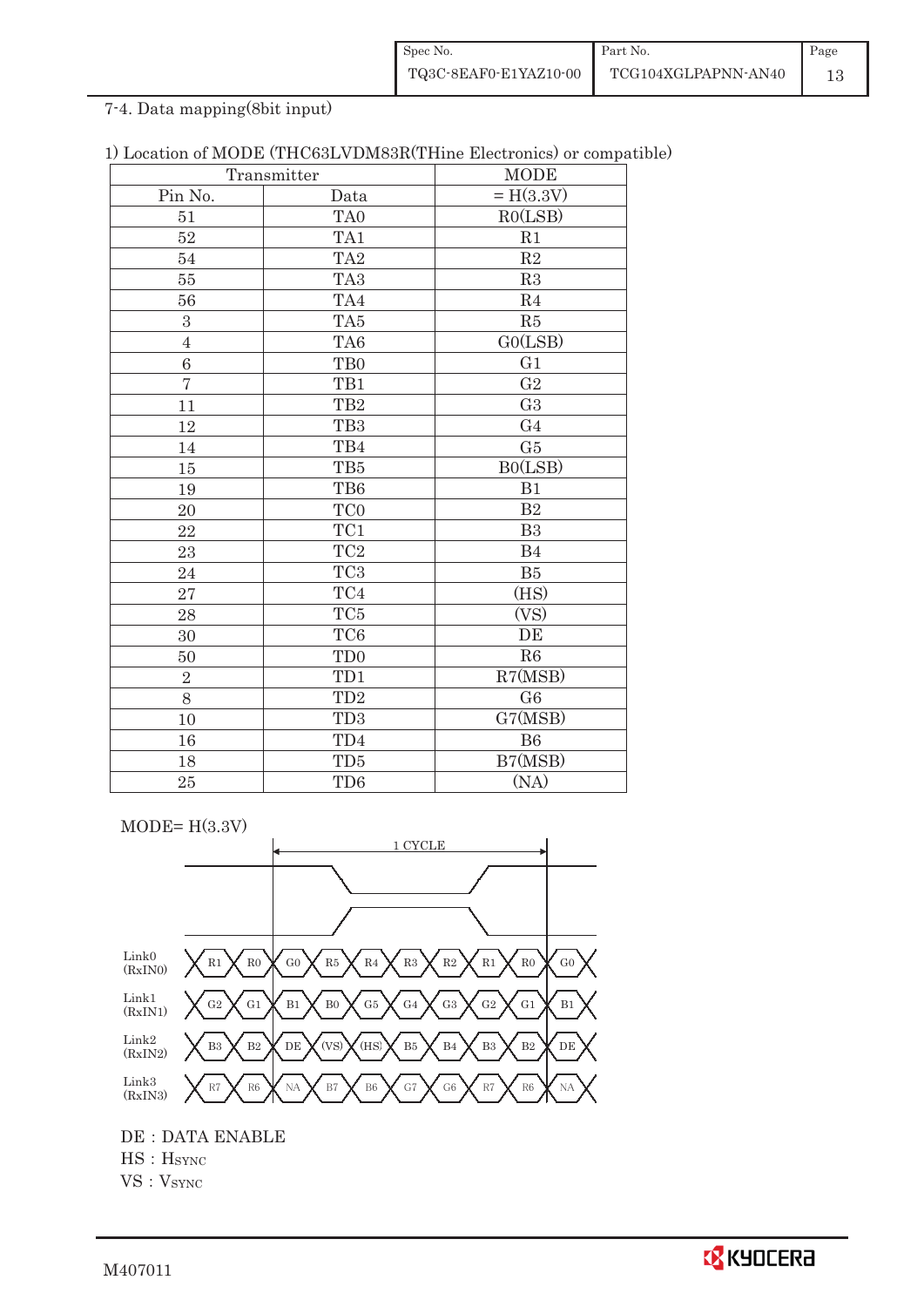# 2) Block Diagram

 $MODE= H(3.3V)$ 



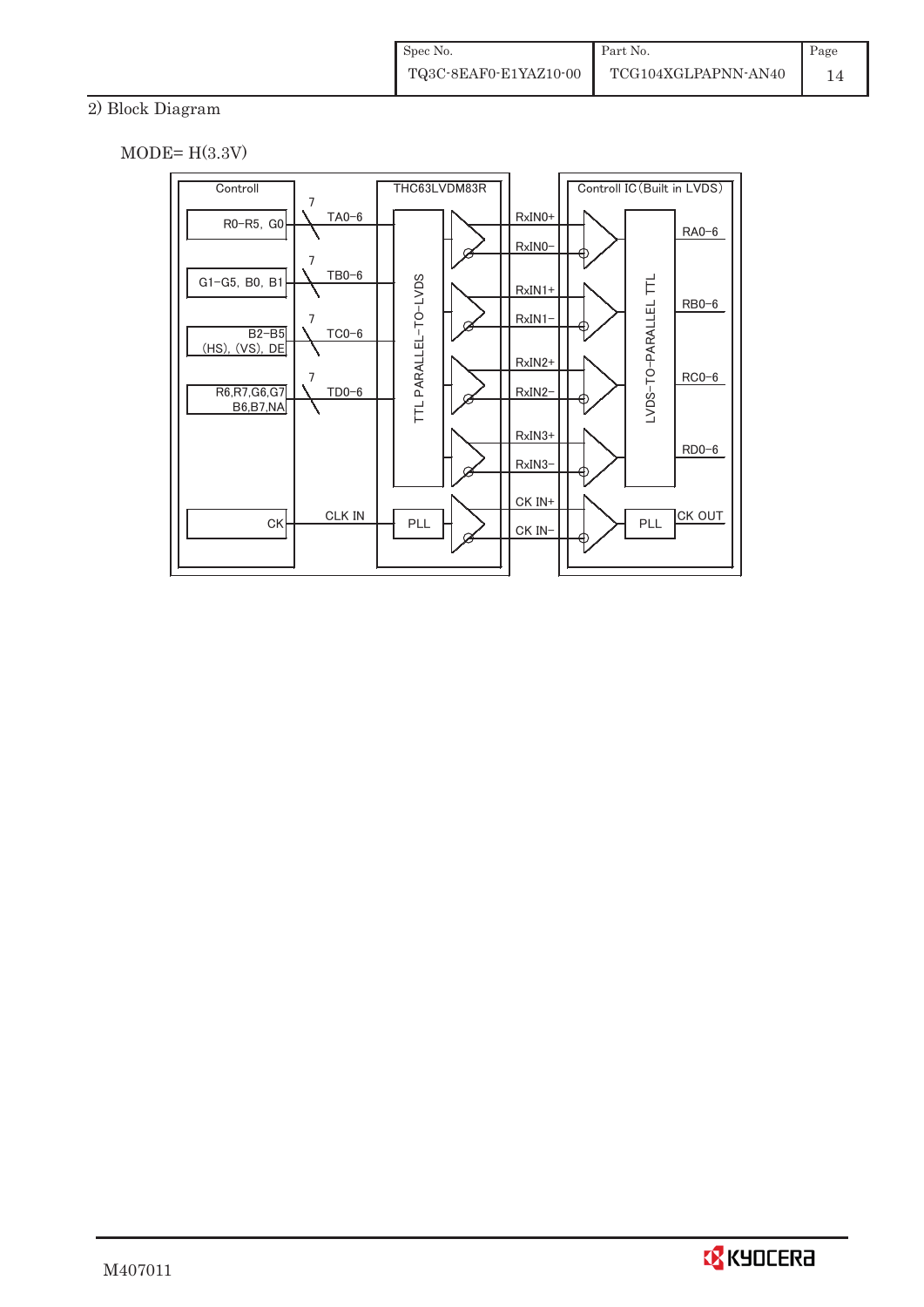# 8. Input timing characteristics  $\overline{\phantom{a}}$

8-1. Timing characteristics

|                       | Item                      | Symbol          | Min.  | Typ.  | Max.  | Unit    | Note |
|-----------------------|---------------------------|-----------------|-------|-------|-------|---------|------|
| Clock (CK)            | Frequency                 | $1/\mathrm{Tc}$ | 52    | 65    | 71    | MHz     |      |
|                       | Horizontal Period         | Th              | 1,114 | 1,344 | 1,400 | Dot     |      |
|                       |                           |                 | 15.7  | 20.7  | 23.7  | $\mu$ s |      |
| Enable signal<br>(DE) | Horizontal display period | Thd             |       | 1,024 |       | Tc      |      |
|                       | Vertical Period           | T <sub>v</sub>  | 778   | 806   | 845   | Line    |      |
|                       | Vertical display period   | Tvd             | 768   |       | Th    |         |      |
| Refresh rate          |                           | fy              | 50    | 60    | 70    | Hz      | 2)   |

1) Please set a clock frequency, a vertical dormant period, and the horizontal dormant period so that the Horizontal Period should not reach less than Min. value.

2) If the refresh rate reach less than Min. value, the deterioration of the display quality, flicker etc., may occur.(fv=1/Tv)



**Vertical Timing Diagram** 

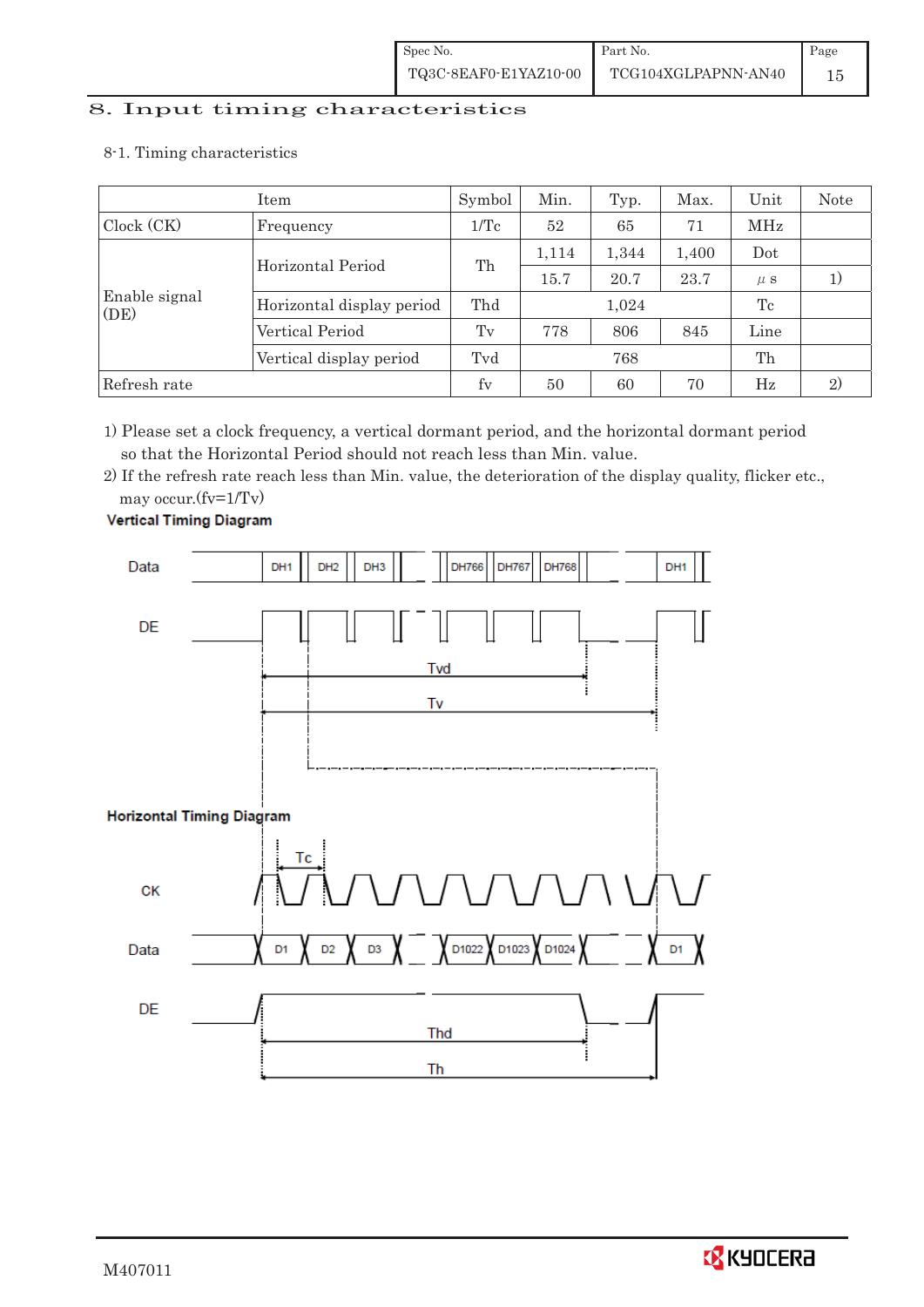8-2. Input Data Signals and Display position on the screen

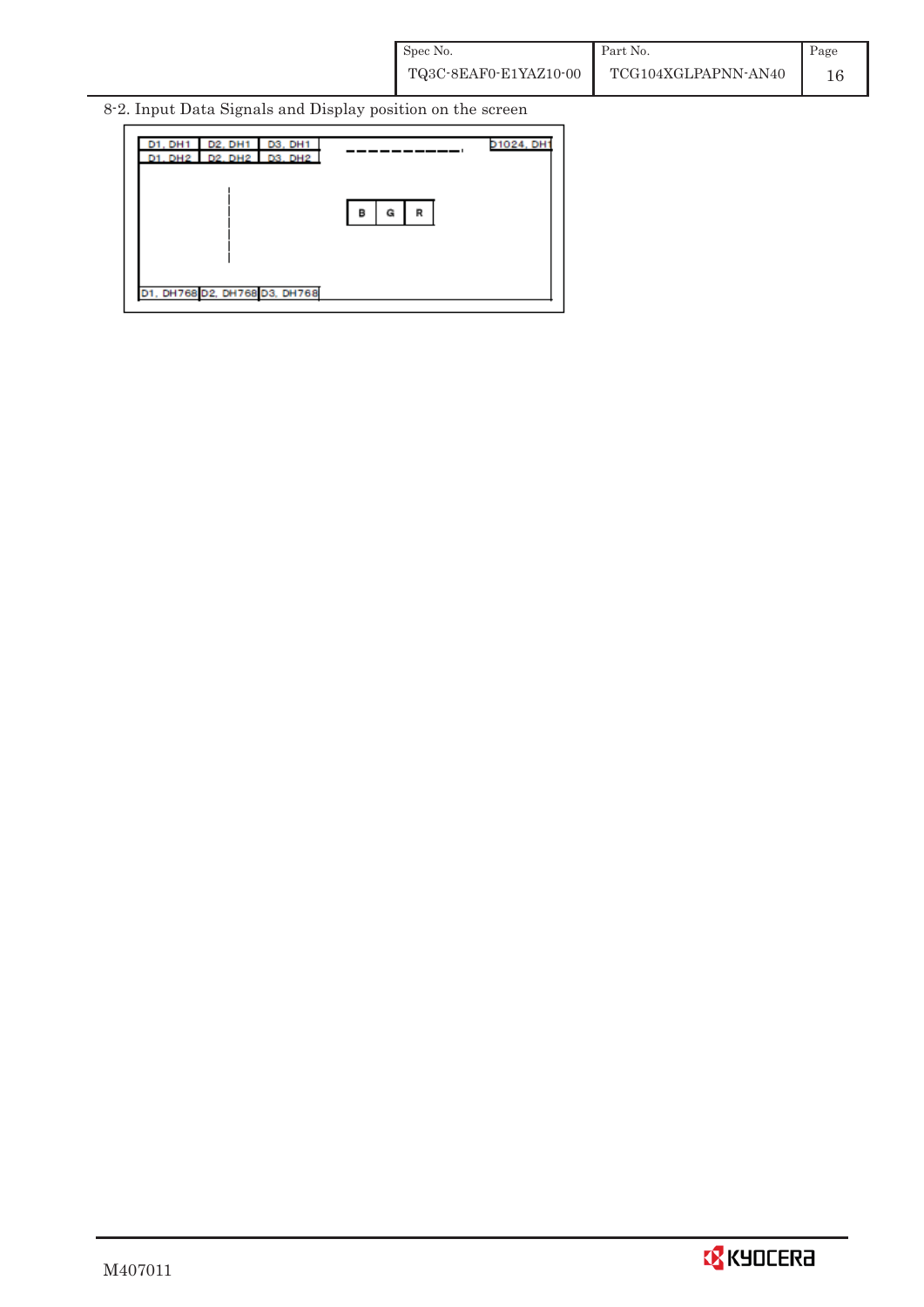## 9. Lot number identification

The lot number shall be indicated on the back of the backlight case of each LCD.

 $TCG104XGLPAPNN-AN40 - \Box\Box - \Box\Box$  MADE IN  $\Box$  $\Box$  $\Box$  $\downarrow \downarrow \quad \downarrow \quad \downarrow \qquad \qquad \downarrow$  $1 2 3 4 5$ 

- No1. No5. above indicate
	- 1. Year code
		- 2. Month code
		- 3. Date
		- 4. Version Number
		- 5. Country of origin (Japan or China)

| Year | 2015 | 2016 | 2017 | 2018 | 2019 | 2020 |
|------|------|------|------|------|------|------|
| Code |      |      |      |      |      |      |

| Month | Jan. | Feb. | Mar. | Apr. | May | Jun. |
|-------|------|------|------|------|-----|------|
| Code  |      |      |      |      |     |      |

| Month | Jul. | Aug. | Sep. | $\rm Oct.$ | Nov. | Dec. |
|-------|------|------|------|------------|------|------|
| Code  |      | U    |      | ∡⊾         |      | ╯    |

#### 10. Warranty

#### 10-1. Incoming inspection

Please inspect the LCD within one month after your receipt.

#### 10-2. Production warranty

 Kyocera warrants its LCD's for a period of 12 months from the ship date. Kyocera shall, by mutual agreement, replace or re-work defective LCD's that are shown to be Kyocera's responsibility.

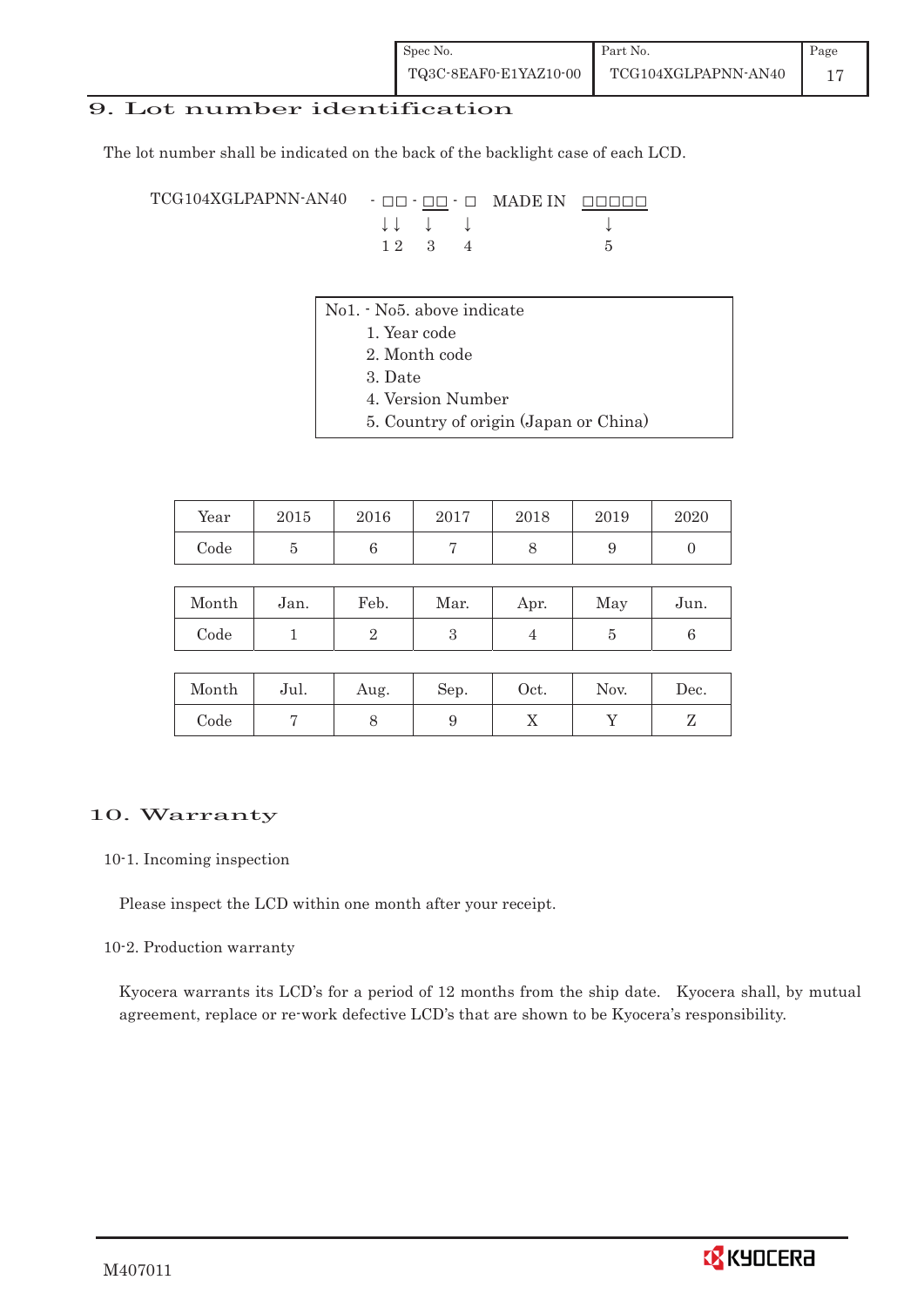#### 11. Precautions for use

- 11-1. Installation of the LCD
- 1) A transparent protection plate shall be added to protect the LCD and its polarizer.
- 2) The LCD shall be installed so that there is no pressure on the LSI chips.
- 3) Since this product is wide viewing product, occurrence level of in-plane unevenness by the external stress is different compared to current normal viewing product. So there is a possibility that in-plane unevenness will be occurred by over twist, strain giving by attaching to LCD, and over pressure to touch panel. Please be careful of stress when designing the housing.
- 4) A transparent protection sheet is attached to the polarizer. Please remove the protection film slowly before use, paying attention to static electricity.
- 11-2. Static electricity
- 1) Since CMOS ICs are mounted directly onto the LCD glass, protection from static electricity is required.
- 2) Workers should use body grounding. Operator should wear ground straps.

#### 11-3. LCD operation

- 1) The LCD shall be operated within the limits specified. Operation at values outside of these limits may shorten life, and/or harm display images.
- 2) Please select the best display pattern based on your evaluation because flicker, lines or nonuniformity or unevenness can be visible depending on display patterns.

#### 11-4. Storage

- 1) The LCD shall be stored within the temperature and humidity limits specified. Store in a dark area, and protect the LCD from direct sunlight or fluorescent light.
- 2) Always store the LCD so that it is free from external pressure onto it.

#### 11-5. Usage

- 1) DO NOT store in a high humidity environment for extended periods. Polarizer degradation bubbles, and/or peeling off of the polarizer may result.
- 2) The front polarizer is easily scratched or damaged. Prevent touching it with any hard material, and from being pushed or rubbed.
- 3) The LCD screen may be cleaned by wiping the screen surface with a soft cloth or cotton pad using a little Ethanol.
- 4) Water may cause damage or discoloration of the polarizer. Clean condensation or moisture from any source immediately.
- 5) Always keep the LCD free from condensation during testing. Condensation may permanently spot or stain the polarizer.
- 6) Do not disassemble LCD because it will result in damage.
- 7) This Kyocera LCD has been specifically designed for use in general electronic devices, but not for use in a special environment such as usage in an active gas. Hence, when the LCD is supposed to be used in a special environment, evaluate the LCD thoroughly beforehand and do not expose the LCD to chemicals such as an active gas.
- 8) Please do not use solid-base image pattern for long hours because a temporary afterimage may appear. We recommend using screen saver etc. in cases where a solid-base image pattern must be used.
- 9) Liquid crystal may leak when the LCD is broken. Be careful not to let the fluid go into your eyes and mouth. In the case the fluid touches your body; rinse it off right away with water and soap.

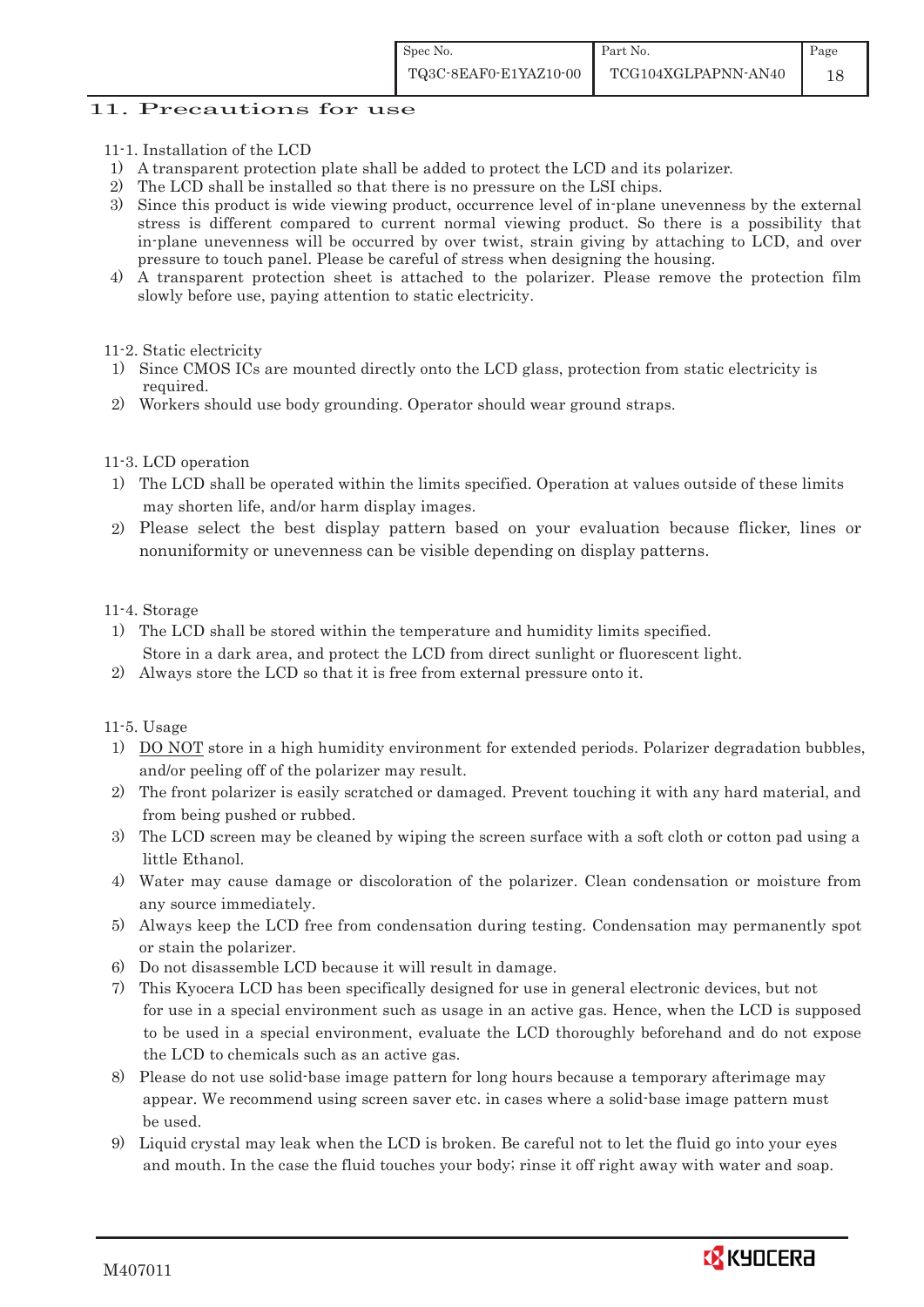#### 12. Reliability test data

| Test item                            | Test condition                                                                                        | Test time |                                                            | Judgement                                       |
|--------------------------------------|-------------------------------------------------------------------------------------------------------|-----------|------------------------------------------------------------|-------------------------------------------------|
| High temp.<br>atmosphere             | $80^{\circ}$ C                                                                                        | 240h      | Display function<br>Display quality<br>Current consumption | $: No$ Defect<br>$: No$ Defect<br>$: No$ Defect |
| Low temp.<br>atmosphere              | $-30^{\circ}$ C                                                                                       | 240h      | Display function<br>Display quality<br>Current consumption | $: No$ Defect<br>$: No$ Defect<br>$: No$ Defect |
| High temp.<br>humidity<br>atmosphere | $40^{\circ}$ C 90% RH                                                                                 | 240h      | Display function<br>Display quality<br>Current consumption | : No Defect<br>$: No$ Defect<br>$: No$ Defect   |
| Temp. cycle                          | $-30^{\circ}$ C<br>0.5 <sub>h</sub><br>0.5 <sub>h</sub><br>R.T.<br>$80^{\circ}$ C<br>0.5 <sub>h</sub> | 10cycles  | Display function<br>Display quality<br>Current consumption | $: No$ Defect<br>$: No$ Defect<br>$: No$ Defect |
| High temp.<br>operation              | $80^{\circ}$ C                                                                                        | 500h      | Display function<br>Display quality<br>Current consumption | $: No$ Defect<br>$: No$ Defect<br>$: No$ Defect |

1) Each test item uses a test LCD only once. The tested LCD is not used in any other tests.

2) The LCD is tested in circumstances in which there is no condensation.

3) The reliability test is not an out-going inspection.

4) The result of the reliability test is for your reference purpose only. The reliability test is conducted only to examine the LCD's capability.

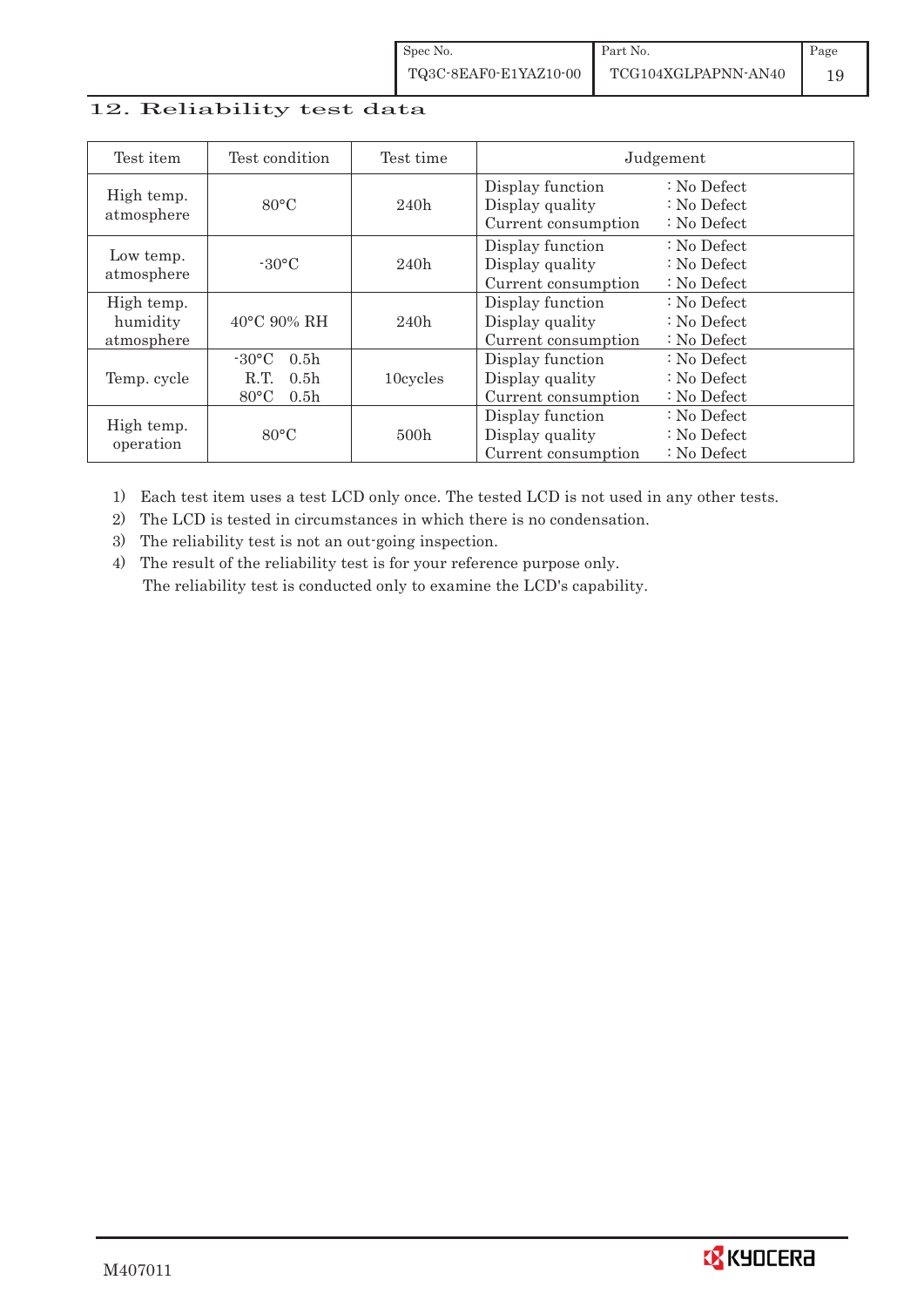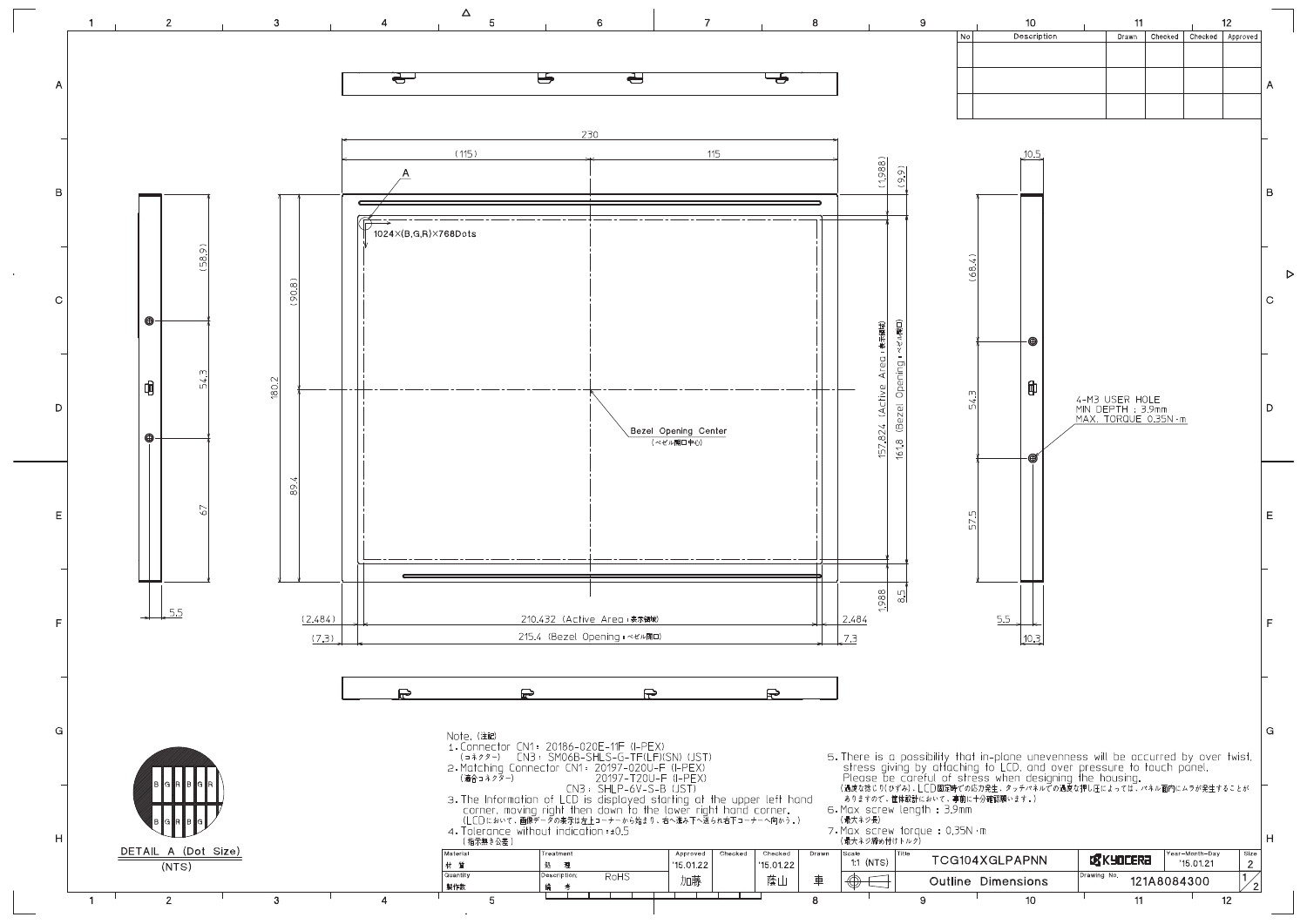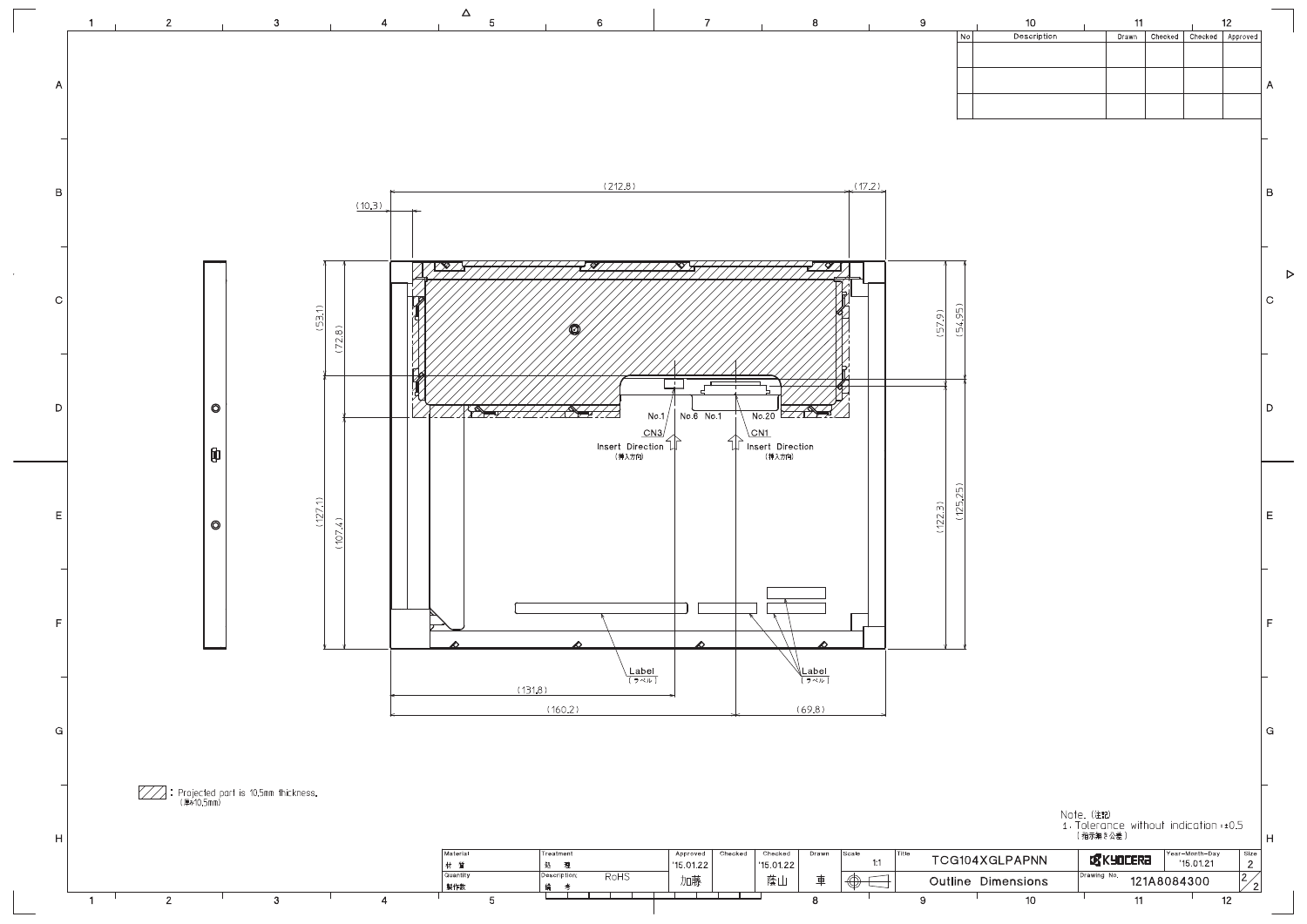| Spec No. | TQ3C-8EAF0-E2YAZ10-00   |
|----------|-------------------------|
| Date     | <b>January 16, 2015</b> |

# KYOCERA INSPECTION STANDARD

# TYPE : TCG104XGLPAPNN-AN40

KYOCERA DISPALY CORPORATION

| Original         | Designed by $:$ Engineering dept. |         |                  | Confirmed by $:QA$ dept. |              |  |
|------------------|-----------------------------------|---------|------------------|--------------------------|--------------|--|
| Issue Date       | Prepared                          | Checked | Approved         | Checked                  | Approved     |  |
| January 16, 2015 | Koyama                            |         | Jamajaki W. Yano | $J^{\alpha}$ l 0         | $1 -$ Klamge |  |

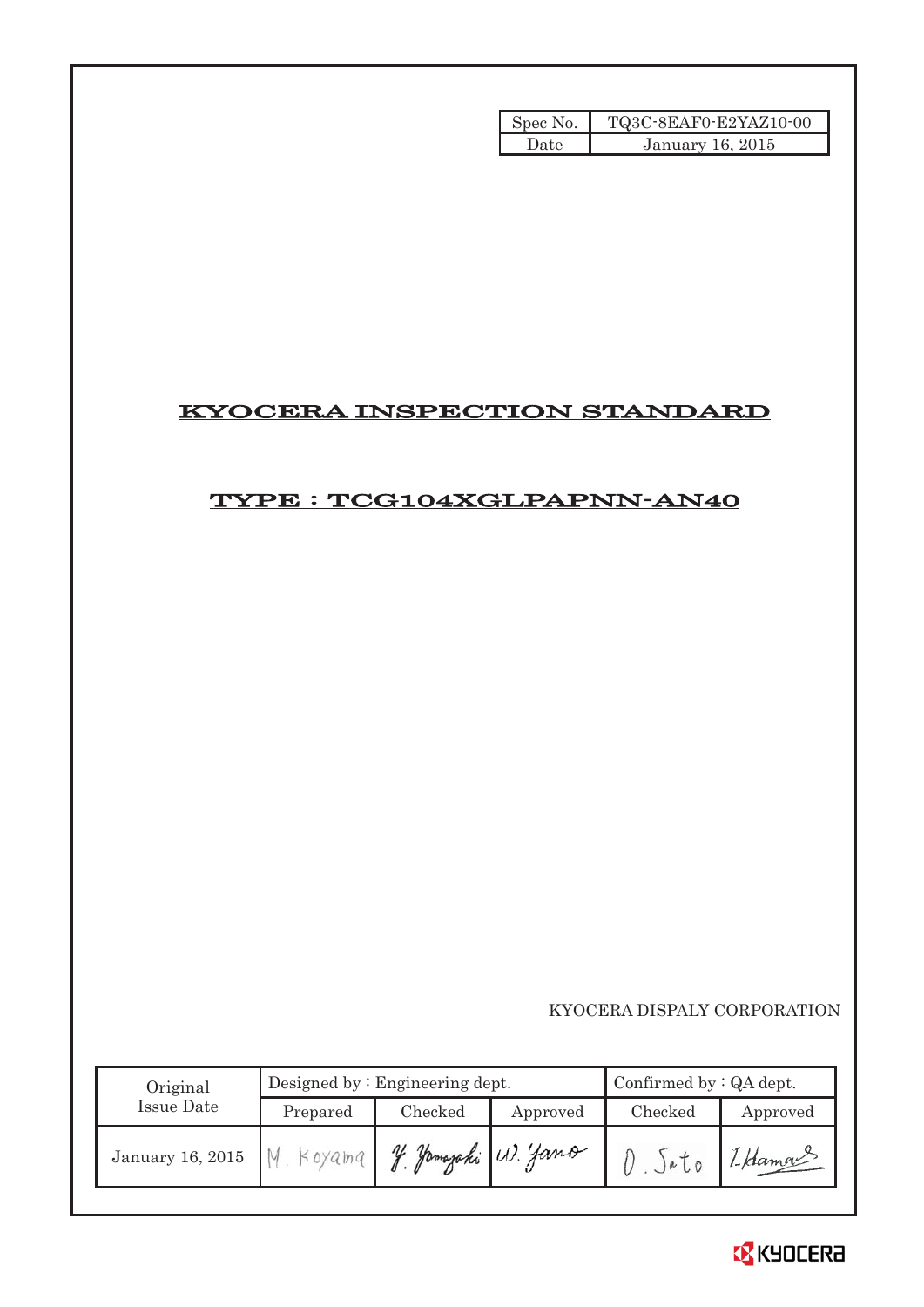| Spec No.              | Part No.            |  |
|-----------------------|---------------------|--|
| TQ3C-8EAF0-E2YAZ10-00 | TCG104XGLPAPNN-AN40 |  |

|                  |             |          | Revision record                 |                                      |                                |                        |
|------------------|-------------|----------|---------------------------------|--------------------------------------|--------------------------------|------------------------|
|                  |             |          | Designed by : Engineering dept. |                                      | Confirmed by $\colon$ QA dept. |                        |
|                  | $\rm{Date}$ | Prepared | Checked                         | Approved                             | $\rm Checked$                  | ${\Large\bf Approved}$ |
|                  |             |          |                                 |                                      |                                |                        |
|                  |             |          |                                 |                                      |                                |                        |
| ${\rm Rev. No.}$ | $\rm{Date}$ | Page     |                                 | $\label{eq:2} \textbf{Descriptions}$ |                                |                        |
|                  |             |          |                                 |                                      |                                |                        |
|                  |             |          |                                 |                                      |                                |                        |
|                  |             |          |                                 |                                      |                                |                        |
|                  |             |          |                                 |                                      |                                |                        |
|                  |             |          |                                 |                                      |                                |                        |
|                  |             |          |                                 |                                      |                                |                        |
|                  |             |          |                                 |                                      |                                |                        |
|                  |             |          |                                 |                                      |                                |                        |
|                  |             |          |                                 |                                      |                                |                        |
|                  |             |          |                                 |                                      |                                |                        |
|                  |             |          |                                 |                                      |                                |                        |
|                  |             |          |                                 |                                      |                                |                        |
|                  |             |          |                                 |                                      |                                |                        |
|                  |             |          |                                 |                                      |                                |                        |
|                  |             |          |                                 |                                      |                                |                        |
|                  |             |          |                                 |                                      |                                |                        |
|                  |             |          |                                 |                                      |                                |                        |
|                  |             |          |                                 |                                      |                                |                        |
|                  |             |          |                                 |                                      |                                |                        |
|                  |             |          |                                 |                                      |                                |                        |
|                  |             |          |                                 |                                      |                                |                        |
|                  |             |          |                                 |                                      |                                |                        |
|                  |             |          |                                 |                                      |                                |                        |
|                  |             |          |                                 |                                      |                                |                        |
|                  |             |          |                                 |                                      |                                |                        |
|                  |             |          |                                 |                                      |                                |                        |
|                  |             |          |                                 |                                      |                                |                        |
|                  |             |          |                                 |                                      |                                |                        |
|                  |             |          |                                 |                                      |                                |                        |
|                  |             |          |                                 |                                      |                                |                        |
|                  |             |          |                                 |                                      |                                |                        |
|                  |             |          |                                 |                                      |                                |                        |
|                  |             |          |                                 |                                      |                                |                        |
|                  |             |          |                                 |                                      |                                |                        |
|                  |             |          |                                 |                                      |                                |                        |
|                  |             |          |                                 |                                      |                                |                        |
|                  |             |          |                                 |                                      |                                |                        |
|                  |             |          |                                 |                                      |                                |                        |
|                  |             |          |                                 |                                      |                                |                        |

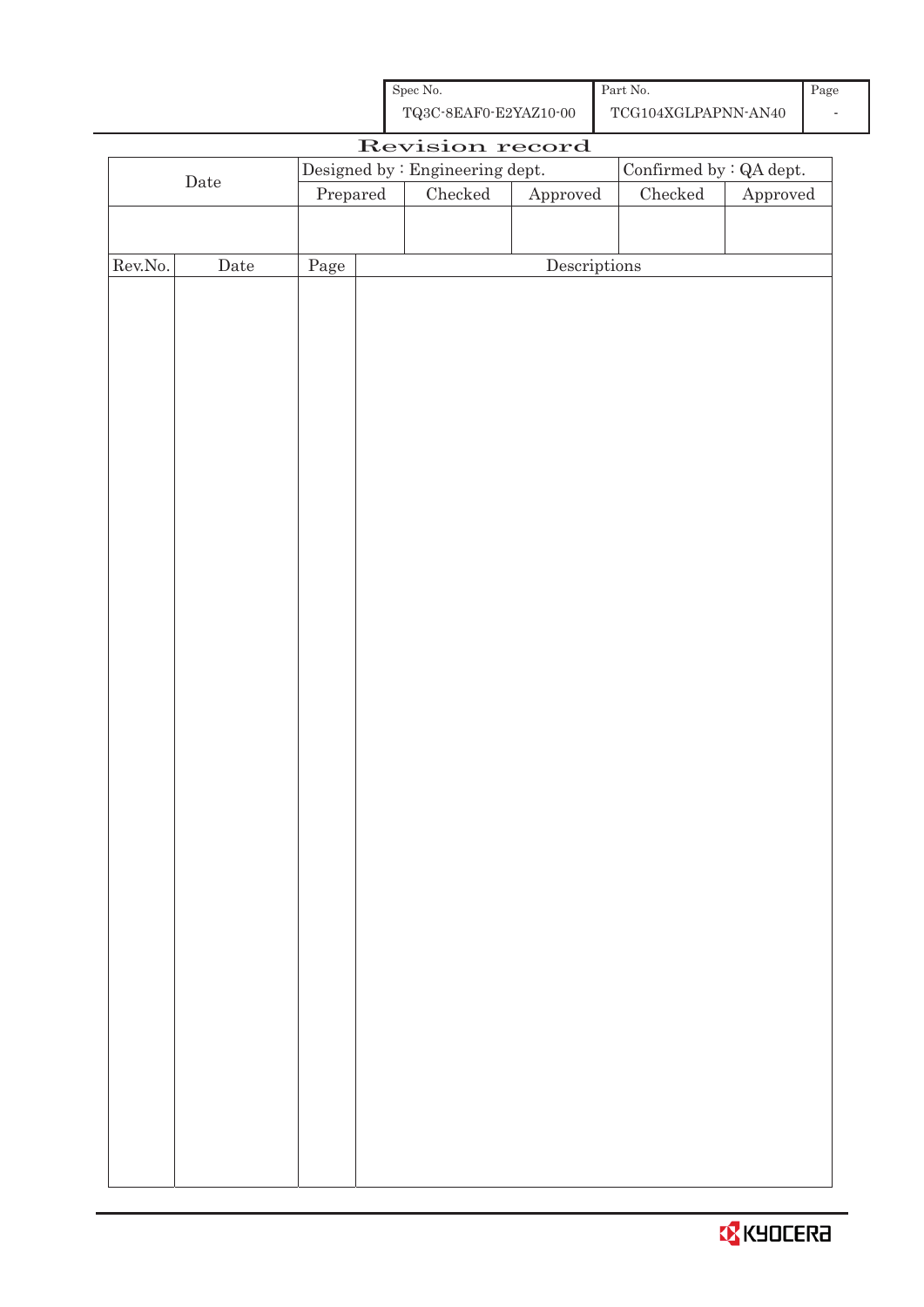# Page 1

# Visuals specification

| 'OT<br>╌ |  |
|----------|--|
|----------|--|

|               | Note            |                                                                                            |                                                                                |  |  |  |
|---------------|-----------------|--------------------------------------------------------------------------------------------|--------------------------------------------------------------------------------|--|--|--|
| General       | 1.              | Customer identified anomalies not defined within this inspection standard shall be         |                                                                                |  |  |  |
|               |                 | reviewed by Kyocera, and an additional standard shall be determined by mutual consent.     |                                                                                |  |  |  |
|               | 2.              | This inspection standard about the image quality shall be applied to any defect within the |                                                                                |  |  |  |
|               |                 |                                                                                            | effective viewing area and shall not be applicable to outside of the area.     |  |  |  |
|               | 3.              | Inspection conditions                                                                      |                                                                                |  |  |  |
|               | Luminance       |                                                                                            | : 500 Lux min.                                                                 |  |  |  |
|               |                 | Inspection distance                                                                        | $\div 300$ mm.                                                                 |  |  |  |
|               | Temperature     |                                                                                            | : 25 $\pm$ 5°C                                                                 |  |  |  |
|               | Direction       |                                                                                            | : Directly above                                                               |  |  |  |
| Definition of | Dot defect      | Bright dot defect                                                                          | The dot is constantly "on" when power applied to the                           |  |  |  |
| inspection    |                 |                                                                                            | LCD, even when all "Black" data sent to the screen.                            |  |  |  |
| item          |                 |                                                                                            | Inspection tool: 5% Transparency neutral density filter.                       |  |  |  |
|               |                 |                                                                                            | Count dot: If the dot is visible through the filter.                           |  |  |  |
|               |                 |                                                                                            | Don't count dot: If the dot is not visible through the                         |  |  |  |
|               |                 |                                                                                            | filter.                                                                        |  |  |  |
|               |                 |                                                                                            | There is an electrode in the middle of the dot                                 |  |  |  |
|               |                 |                                                                                            | $\mathsf{R}$<br>GERGBR<br>$G$ $B$<br>and one dot is shown in the left drawing. |  |  |  |
|               |                 |                                                                                            | G B<br>$<$ dot drawing $>$                                                     |  |  |  |
|               |                 | Black dot defect                                                                           | The dot is constantly "off" when power applied to the                          |  |  |  |
|               |                 |                                                                                            | LCD, even when all "White" data sent to the screen.                            |  |  |  |
|               |                 |                                                                                            | Similar size compared to bright dot.                                           |  |  |  |
|               |                 | White dot                                                                                  | Pixel works electrically, however, circular/foreign                            |  |  |  |
|               |                 | (Circular/foreign                                                                          | particle makes dot appear to be "on" even when all                             |  |  |  |
|               |                 | particle)                                                                                  | "Black" data is sent to the screen.                                            |  |  |  |
|               |                 | Adjacent dot                                                                               | Adjacent dot defect is defined as two or more bright dot                       |  |  |  |
|               |                 |                                                                                            | defects or black dot defects.                                                  |  |  |  |
|               |                 |                                                                                            | $R$ $G$ $B$ $R$ $G$ $B$ $R$ $G$                                                |  |  |  |
|               |                 |                                                                                            | $R$ G $B$ R $G$ B $R$ $G$                                                      |  |  |  |
|               |                 |                                                                                            | dot defect<br>$R$ G $B$ R $G$ B $R$<br>G<br>B                                  |  |  |  |
|               |                 |                                                                                            |                                                                                |  |  |  |
|               | External        | Bubble, Scratch,                                                                           | Visible operating (all pixels "Black" or "White") and non                      |  |  |  |
|               | inspection      | Foreign particle                                                                           | operating.                                                                     |  |  |  |
|               |                 | (Polarizer, Cell, Backlight)                                                               |                                                                                |  |  |  |
|               |                 | Appearance inspection                                                                      | Does not satisfy the value at the spec.                                        |  |  |  |
|               | Others          | CFL wires                                                                                  | Damaged to the CFL wires, connector, pin, functional                           |  |  |  |
|               |                 |                                                                                            | failure or appearance failure.                                                 |  |  |  |
|               | Definition      | Definition of circle size                                                                  | Definition of linear size                                                      |  |  |  |
|               | of size         |                                                                                            |                                                                                |  |  |  |
|               |                 |                                                                                            |                                                                                |  |  |  |
|               |                 |                                                                                            |                                                                                |  |  |  |
|               |                 |                                                                                            |                                                                                |  |  |  |
|               | $d = (a + b)/2$ |                                                                                            |                                                                                |  |  |  |